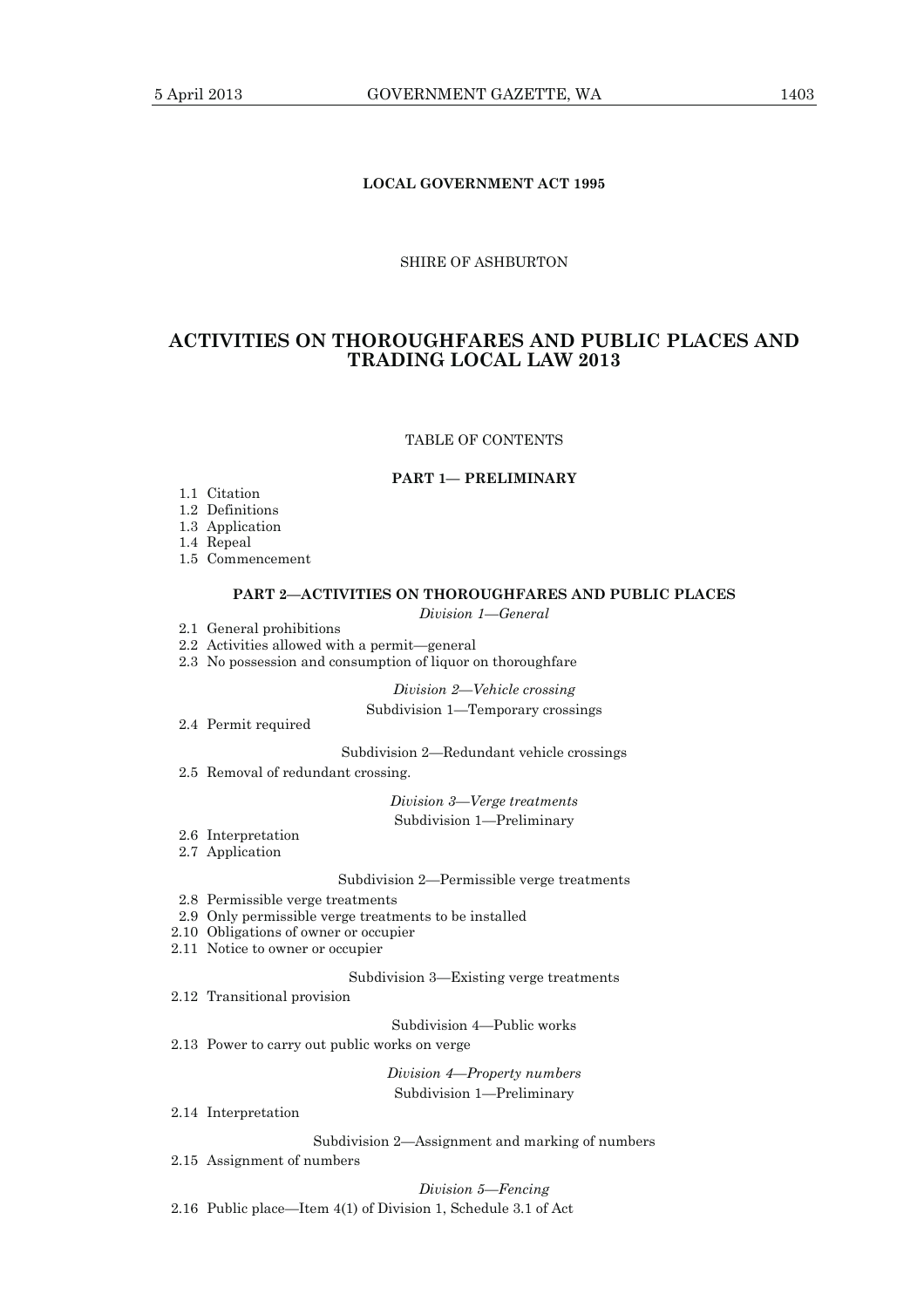*Division 6—Signs erected by the local government* 

# 2.17 Signs

# 2.18 Transitional

*Division 7—Driving on a closed thoroughfare* 

2.19 No driving on closed thoroughfare

## **PART 3—ADVERTISING SIGNS ON THOROUGHFARES**

*Division 1—Preliminary* 

#### 3.1 Interpretation

*Division 2—Permit* 

- 3.2 Advertising signs and portable direction signs
- 3.3 Matters to be considered in determining application for permit

*Division 3—Conditions on permit* 

- 3.4 Conditions on portable sign
- 3.5 Conditions on election sign

# **PART 4—OBSTRUCTING ANIMALS, VEHICLES OR SHOPPING TROLLEYS**

### *Division 1—Animals and vehicles*

- 4.1 Leaving animal or vehicle in public place or on local government property
- 4.2 Prohibitions relating to animals

### *Division 2—Shopping trolleys*

- 4.3 Interpretation
- 4.4 Shopping trolley to be marked
- 4.5 Person not to leave trolley in public place
- 4.6 Retailer to remove abandoned trolley
- 4.8 Impounding of abandoned trolley

# **PART 5—ROADSIDE CONSERVATION**

*Division 1—Preliminary* 

- 5.1 Interpretation
- 5.2 Application

#### *Division 2—Flora roads*

- 5.3 Declaration of flora road
- 5.4 Construction works on flora roads
- 5.5 Signposting of flora roads
- 5.6 Driving only on carriageway of flora roads

### *Division 3—Special environmental areas*

- 5.7 Designation of special environmental areas
- 5.8 Marking of special environmental areas

#### *Division 4—Planting in thoroughfares*

- 5.9 Permit to plant
- 5.10 Relevant considerations in determining application

#### *Division 5—Clearance of vegetation*

- 5.11 Permit to clear
- 5.12 Application for permit

#### *Division 6—Fire management*

- 5.13 Permit to burn thoroughfare
- 5.14 Application for permit
- 5.15 When application for permit can be approved

#### *Division 7—Firebreaks*

- 5.17 Permit for firebreaks on thoroughfares
- 5.18 application for permit cannot be approved

# *Division 8—Commercial wildflower harvesting on thoroughfares*

# 5.19 General prohibition on commercial wildflower harvesting

5.20 Permit for revegetation projects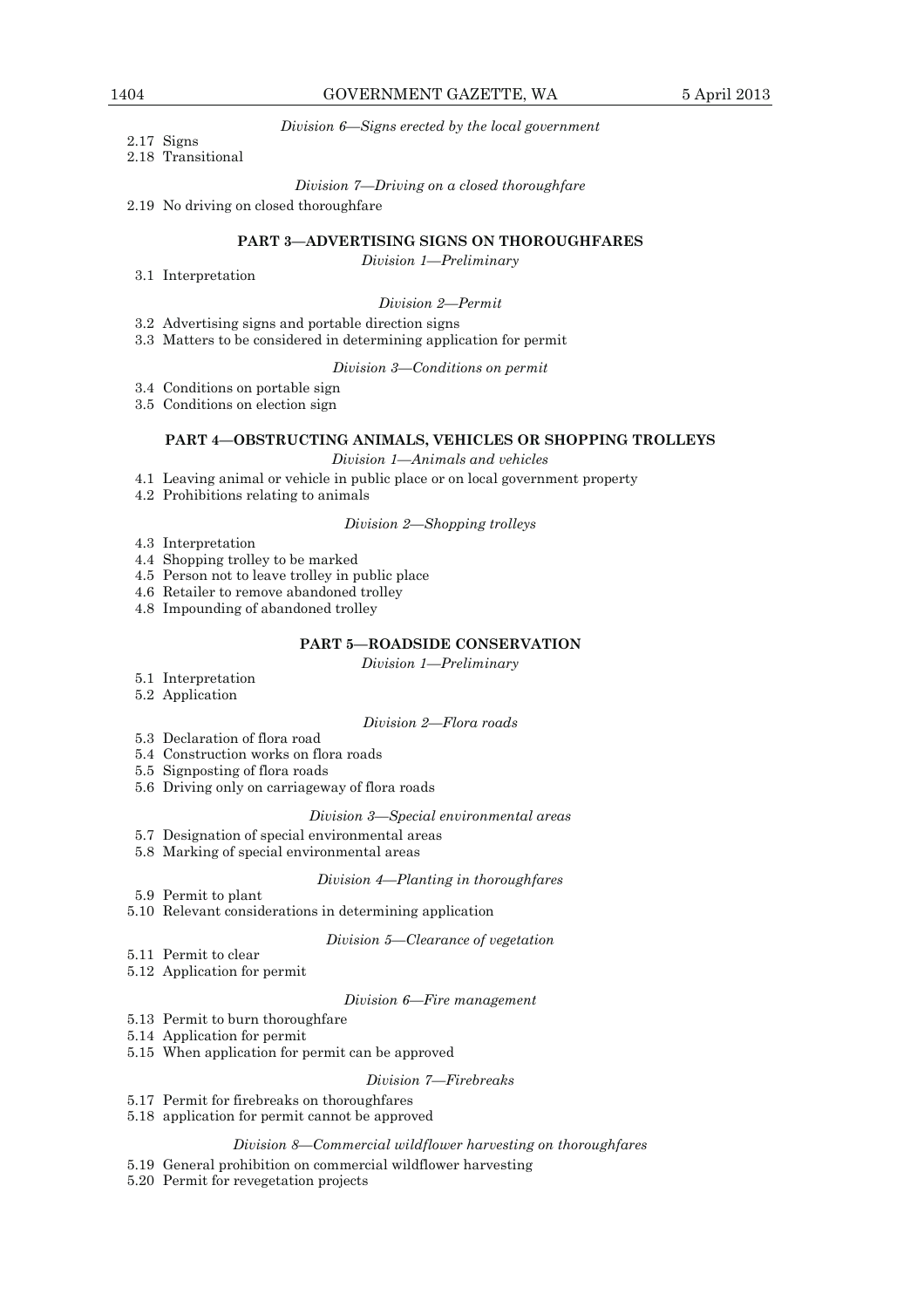# **PART 6—TRADING IN THOROUGHFARES AND PUBLIC PLACES**

*Division 1—Stallholders and traders* 

### Subdivision 1—Preliminary

6.1 Interpretation

### Subdivision 2—Permits

- 6.2 Stallholder's permit
- 6.3 Trader's permit
- 6.4 No permit required to sell newspaper
- 6.5 Relevant considerations in determining application for permit
- 6.6 Conditions of permit
- 6.7 Exemptions from requirement to pay fee or to obtain a permit

# Subdivision 3—Conduct of stallholders and traders

6.8 Conduct of stallholders and traders

*Division 2—Street entertainers* 

### Subdivision 1—Preliminary

6.9 Interpretation

#### Subdivision 2—Permits

- 6.10 Permit required to perform
- 6.11 Variation of permitted area and permitted time
- 6.12 Duration of permit
- 6.13 Cancellation of permit
- 6.14 Obligations of permit holder

# *Division 3—Outdoor eating facilities on public places*

- 6.15 Interpretation
- 6.16 Permit required to conduct Facility
- 6.17 Matters to be considered in determining application
- 6.18 Obligations of permit holder
- 6.19 Removal of Facility unlawfully conducted
- 6.20 Use of Facility by public
- 6.21 Temporary removal of Facility may be requested

# **PART 7—PERMITS**

#### *Division 1—Applying for a permit*

- 7.1 Application for permit
- 7.2 Decision on application for permit

#### *Division 2—Conditions*

- 7.3 Conditions which may be imposed on a permit
- 7.4 Imposing conditions under a policy
- 7.5 Compliance with and variation of conditions

### *Division 3—General*

- 7.6 Duration of permit
- 7.6 Renewal of permit
- 7.8 Transfer of permit
- 7.9 Production of permit
- 7.10 Cancellation of permit

# **PART 8—OBJECTIONS AND APPEALS**

8.1 Application of Part 9 Division 1 of Act

# **PART 9—MISCELLANEOUS NOTICES**

- 9.1 Notice to redirect or repair sprinkler
- 9.2 Hazardous plants
- 9.3 Notice to repair damage to thoroughfare
- 9.4 Notice to remove thing unlawfully placed on thoroughfare

# **PART 10—ENFORCEMENT**

- *Division 1—Notices given under this local law*
- 10.1 Offence to fail to comply with notice
- 10.2 Local government may undertake requirements of notice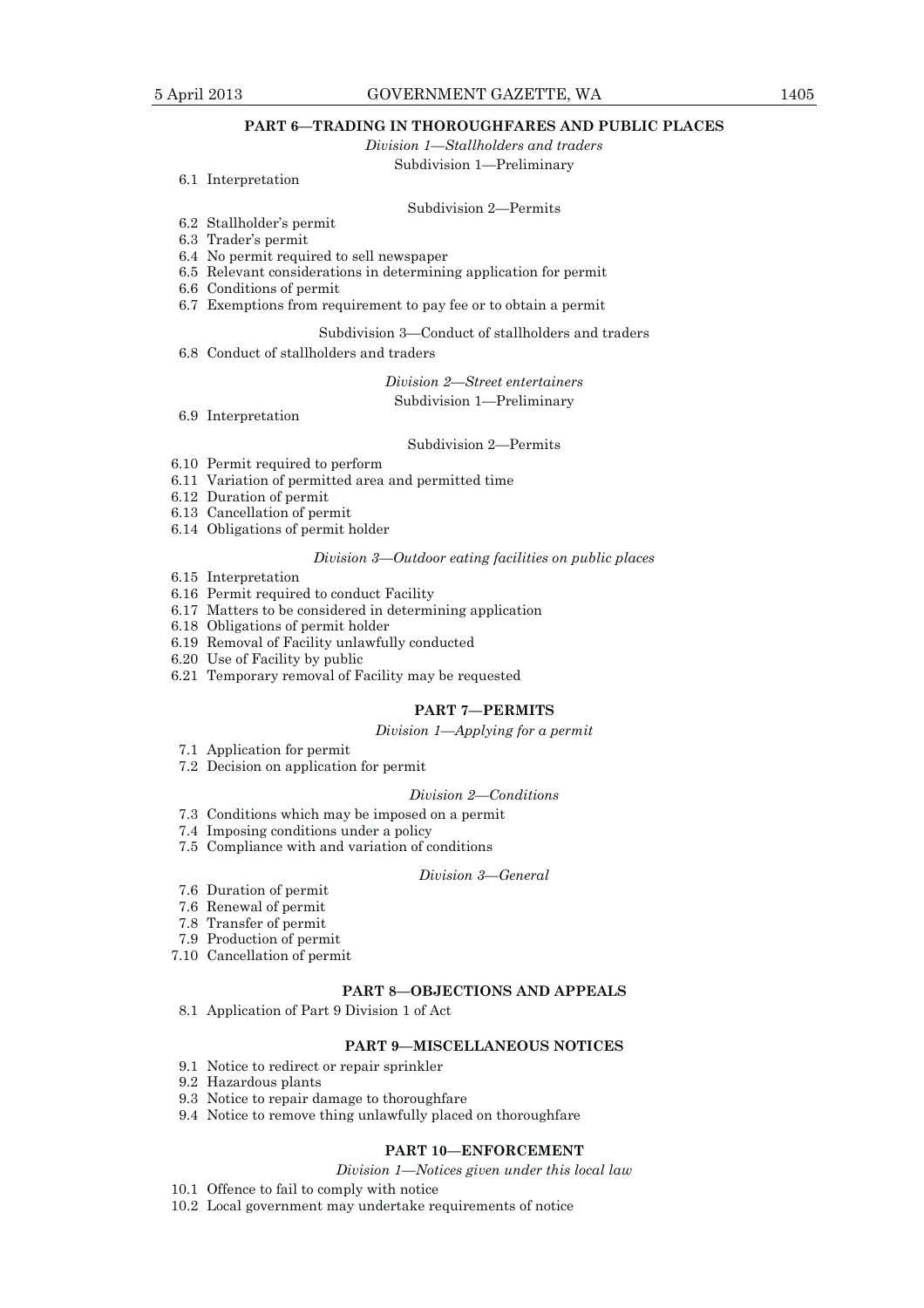*Division 2—Offences and penalties*  Subdivision 1—General

10.3 Offences

Subdivision 2—Infringement notices and modified penalties

10.4 Prescribed offences

10.5 Forms

**Schedule 1**  Prescribed Offences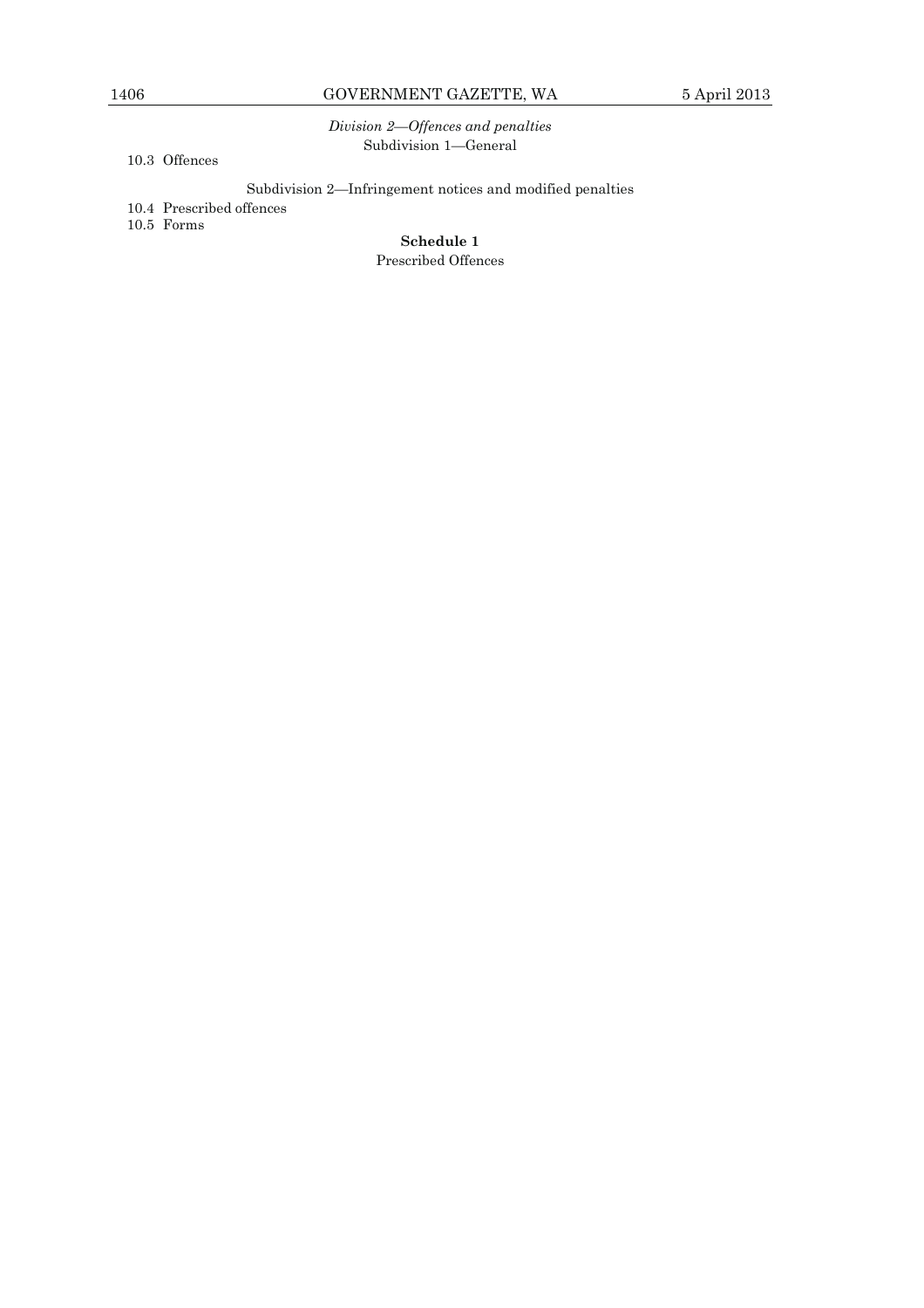# **LOCAL GOVERNMENT ACT 1995**

### SHIRE OF ASHBURTON

# **ACTIVITIES ON THOROUGHFARES AND PUBLIC PLACES AND TRADING LOCAL LAW 2013**

Under the powers conferred by the *Local Government Act 1995* and under all other powers enabling it, the Council of the Shire of Ashburton resolved on 13 February 2013 to make the following local law.

### **PART 1—PRELIMINARY**

#### **1.1 Citation**

This local law may be cited as the *Shire of Ashburton Activities on Thoroughfares and Public Places and Trading Local Law 2013.* 

# **1.2 Definitions**

In this local law unless the context otherwise requires—

*Act* means the *Local Government Act 1995*;

*applicant* means a person who applies for a permit;

*built-up area* has the meaning given to it in the *Road Traffic Code 2000*;

*bulk rubbish container* means a bin or container designed or used for holding a substantial quantity of rubbish and which is unlikely to be lifted without mechanical assistance, but does not include a bin or container used in connection with the local government's regular domestic rubbish collection service;

*carriageway* has the meaning given to it in the *Road Traffic Code 2000*;

*CEO* means the chief executive officer of the local government;

*commencement day* means the day on which this local law comes into operation;

*Council* means the council of the local government;

*crossing* means a crossing giving access from a public thoroughfare to—

- (a) private land; or
- (b) a private thoroughfare serving private land;

*district* means the district of the local government:

*footpath* has the meaning given to it in the *Road Traffic Code 2000*;

*garden* means any part of a thoroughfare planted, developed or treated, otherwise than as a lawn, with one or more plants;

*intersection* has the meaning given to it in the *Road Traffic Code 2000*;

*kerb* includes the edge of a carriageway;

*lawn* means any part of a thoroughfare which is planted only with grass, or with a similar plant. but will include any other plant provided that it has been planted by the local government;

*liquor* has the meaning given to it in section 3 of the *Liquor Control Act 1988*;

*local government* means the *Shire of Ashburton;* 

*local government property* means anything except a thoroughfare—

- (a) which belongs to the local government;
- (b) of which the local government is the management body under the *Land Administration Act 1997*; or
- (c) which is an "otherwise unvested facility" within section 3.53 of the Act;

*lot* has the meaning given to it in the *Planning and Development Act 2005*;

*owner or occupier* in relation to land does not include the local government;

*permissible verge treatment* means any one of the 4 treatments described in clause 2.8(2), and includes any reticulation pipes and sprinklers;

*permit* means a permit issued under this local law;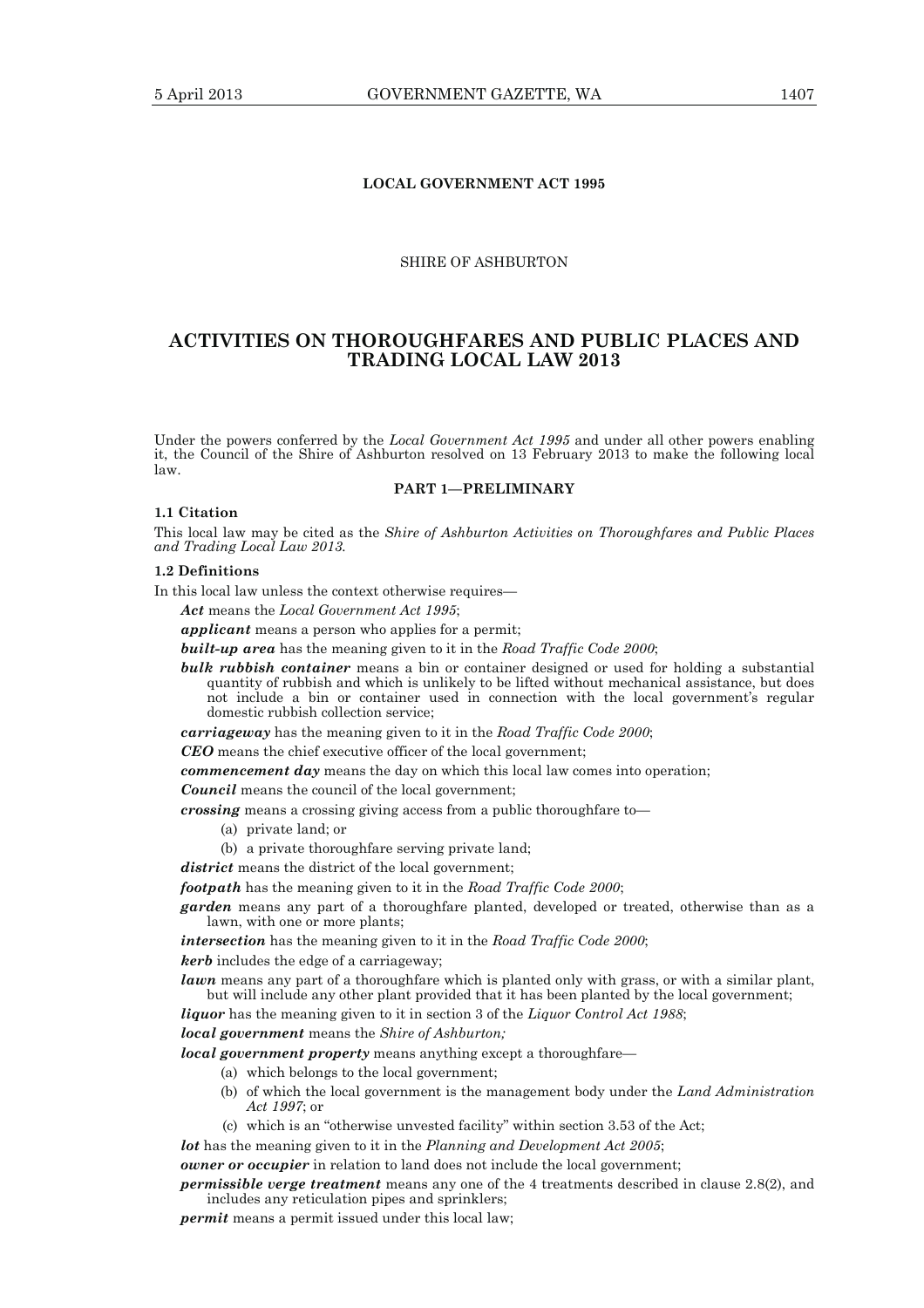*permit holder* means a person who holds a valid permit;

*person* does not include the local government;

- *person authorized* means a person authorized by the local government under section 9.10 of the Act to perform any of the functions of an authorized person under this local law;
- *premises* for the purpose of the definition of "public place" in both this clause and clause 6.1, means a building or similar structure, but does not include a carpark or a similar place;
- *public place* includes any thoroughfare or place which the public are allowed to use, whether or not the thoroughfare or place is on private property, but does not include—
	- (a) premises on private property from which trading is lawfully conducted under a written law; and
	- (b) local government property;

#### *Regulations* means the *Local Government (Functions and General) Regulations 1996*;

- *sign* includes a notice, flag, mark, structure or device on which may be shown words, numbers, expressions or symbols;
- *thoroughfare* has the meaning given to it in the Act, but does not include a private thoroughfare which is not under the management control of the local government;
- *town planning scheme* means a town planning scheme, or a local planning scheme, of the local government made under the *Planning and Development Act 2005*;

*townsite* means the townsites within the district which are—

- (a) constituted under section 26(2) of the *Land Administration Act 1997*; or
- (b) referred to in clause 37 of Schedule 9.3 of the Act;

*vehicle* includes—

- (a) every conveyance and every object capable of being propelled or drawn on wheels, tracks or otherwise; and
- (b) an animal being ridden or driven,

but excludes—

- (a) a wheel-chair or any device designed for use by a physically impaired person on a footpath; and
- (b) a pram, a stroller or a similar device; and
- *verge* means that part of a thoroughfare between the carriageway and the land which abuts the thoroughfare, but does not include any footpath.

# **1.3 Application**

This local law applies throughout the district.

#### **1.4 Repeal**

The *Shire of Ashburton Local Law Relating to Trading in Public Places* as published in the *Government Gazette* on 10 March 1998 is repealed.

### **1.5 Commencement**

This local law comes into operation 14 days after the date of publication in the *Government Gazette.* 

# **PART 2—ACTIVITIES ON THOROUGHFARES AND PUBLIC PLACES**

*Division 1—General* 

### **2.1 General prohibitions**

A person shall not—

- (a) plant any plant (except grasses or a similar plant) within 6m of an intersection;
- (b) damage a lawn or a garden or remove any plant or part of a plant from a lawn or a garden unless—
	- (i) the person is the owner or the occupier of the lot abutting that portion of the thoroughfare and the lawn or the garden or the particular plant has not been installed or planted by the local government; or
	- (ii) the person is acting under the authority of a written law;
- (c) plant any plant (except grass or a similar plant) on a thoroughfare so that it is within 2m of a carriageway;
- (d) place on any footpath any fruit, fruit skins or other substance or fluid (whether vegetable or otherwise, but not water) which may create a hazard for any person using the footpath;
- (e) unless at the direction of the local government, damage, remove or interfere with any signpost, direction plate, guidepost, notice, shelter, shed, fence or any structure erected on a thoroughfare by the local government or a person acting under the authority of a written law;
- (f) play or participate in any game or sport so as to cause danger to any person or thing or impede the movement of vehicles or persons on a thoroughfare; or
- (g) within a mall, arcade or verandah of a shopping centre, ride any bicycle, skateboard, rollerblades or similar device.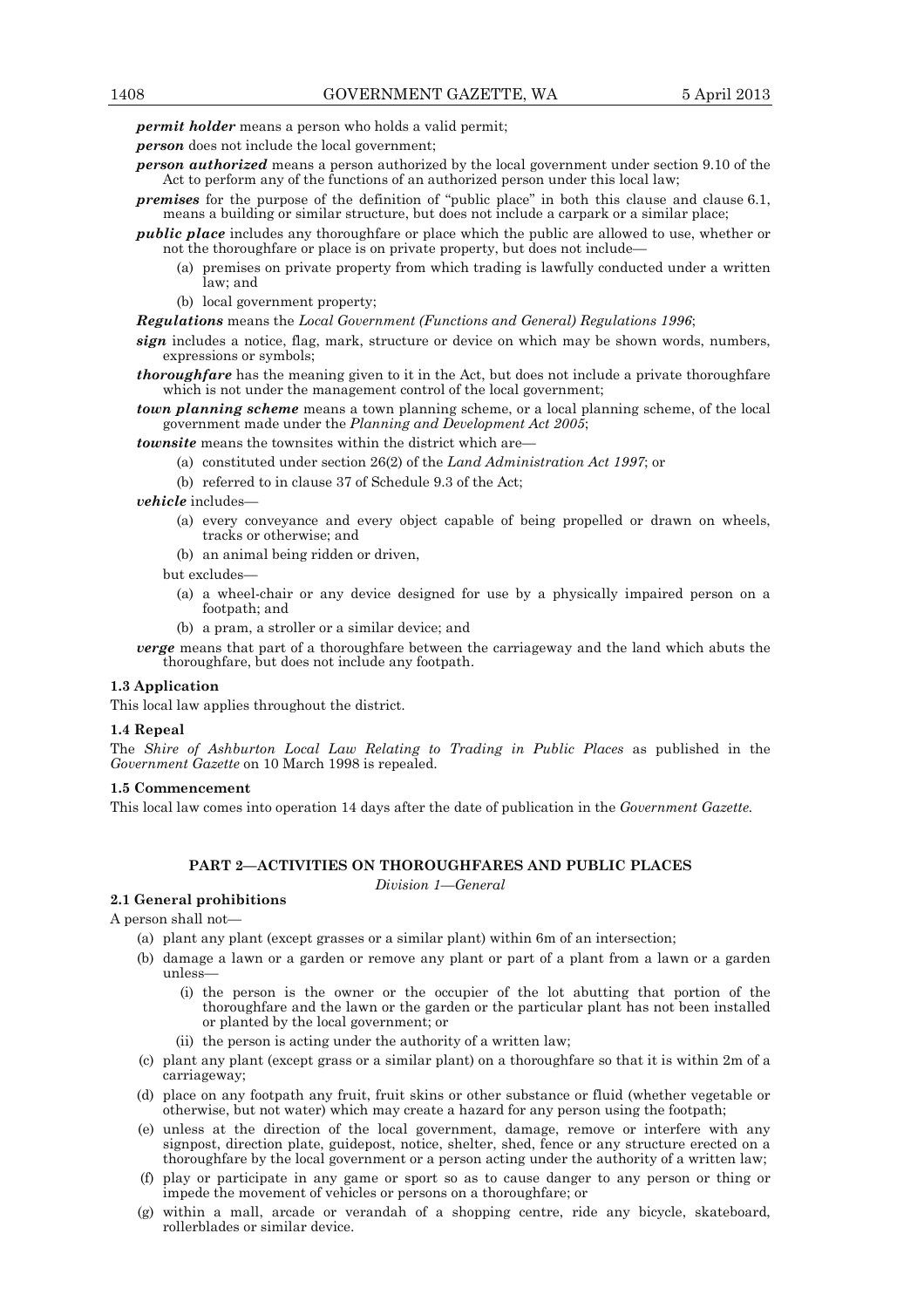#### **2.2 Activities allowed with a permit—general**

(1) A person shall not, without a permit—

- (a) dig or otherwise create a trench through or under a kerb or footpath;
- (b) subject to Division 3 of this Part, throw, place or deposit any thing on a verge except for removal by the local government under a bulk rubbish collection, and then only in accordance with the terms and conditions and during the period of time advertised in connection with that collection by the local government;
- (c) cause any obstruction to a vehicle or a person using a thoroughfare as a thoroughfare;
- (d) cause any obstruction to a water channel or a water course in a thoroughfare;
- (e) throw, place or drain offensive, noxious or dangerous fluid onto a thoroughfare;
- (f) damage a thoroughfare;
- (g) light any fire or burn any thing on a thoroughfare other than in a stove or fireplace provided for that purpose or under a permit issued under clause 5.13;
- (h) fell any tree onto a thoroughfare;
- (i) unless installing, or in order to maintain, a permissible verge treatment—
	- (i) lay pipes under or provide taps on any verge; or
		- (ii) place or install any thing on any part of a thoroughfare, and without limiting the generality of the foregoing, any gravel, stone, flagstone, cement, concrete slabs, blocks, bricks, pebbles, plastic sheeting, kerbing, wood chips, bark or sawdust;
- (j) provide, erect, install or use in or on any building, structure or land abutting on a thoroughfare any hoist or other thing for use over the thoroughfare;
- (k) on a public place use anything or do anything so as to create a nuisance;
- (l) place or cause to be placed on a thoroughfare a bulk rubbish container; or
- (m) interfere with the soil of, or anything in a thoroughfare or take anything from a thoroughfare.

(2) The local government may exempt a person from compliance with subclause (1) on the application of that person.

# **2.3 No possession and consumption of liquor on thoroughfare**

(1) A person shall not consume any liquor or have in her or his possession or under her or his control any liquor on a thoroughfare unless—

- (a) that is permitted under the *Liquor Control Act 1988* or under another written law; or
- (b) the person is doing so in accordance with a permit.

(2) Subclause (1) does not apply where the liquor is in a sealed container.

## *Division 2—Vehicle crossing*

#### Subdivision 1—Temporary crossings

#### **2.4 Permit required**

(1) Where it is likely that works on a lot will involve vehicles leaving a thoroughfare and entering the lot, the person responsible for the works shall obtain a permit for the construction of a temporary crossing to protect the existing carriageway, kerb, drains and footpath, where—

- (a) a crossing does not exist; or
- (b) a crossing does exist, but the nature of the vehicles and their loads is such that they are likely to cause damage to the crossing.

(2) The "person responsible for the works" in subclause  $(1)$  is to be taken to be—

- (a) the builder named on the building licence issued under the *Building Act 2011*, if one has been issued in relation to the works; or
- (b) the registered proprietor of the lot, if no building licence has been issued under the *Building Act 2011* in relation to the works.

(3) If the local government approves an application for a permit for the purpose of subclause (1), the permit is taken to be issued on the condition that until such time as the temporary crossing is removed, the permit holder shall keep the temporary crossing in good repair and in such a condition so as not to create any danger or obstruction to persons using the thoroughfare.

#### Subdivision 2—Redundant vehicle crossings

# **2.5 Removal of redundant crossing**

(1) Where works on a lot will result in a crossing no longer giving access to a lot, the crossing is to be removed and the kerb, drain, footpath, verge and any other part of the thoroughfare affected by the removal are to be reinstated to the satisfaction of the local government.

(2) The local government may give written notice to the owner or occupier of a lot requiring her or him to—

- (a) remove any part of or all of a crossing which does not give access to the lot; and
- (b) reinstate the kerb, drain, footpath, verge and any other part of the thoroughfare, which may be affected by the removal,

within the period of time stated in the notice, and the owner or occupier of the lot shall comply with that notice.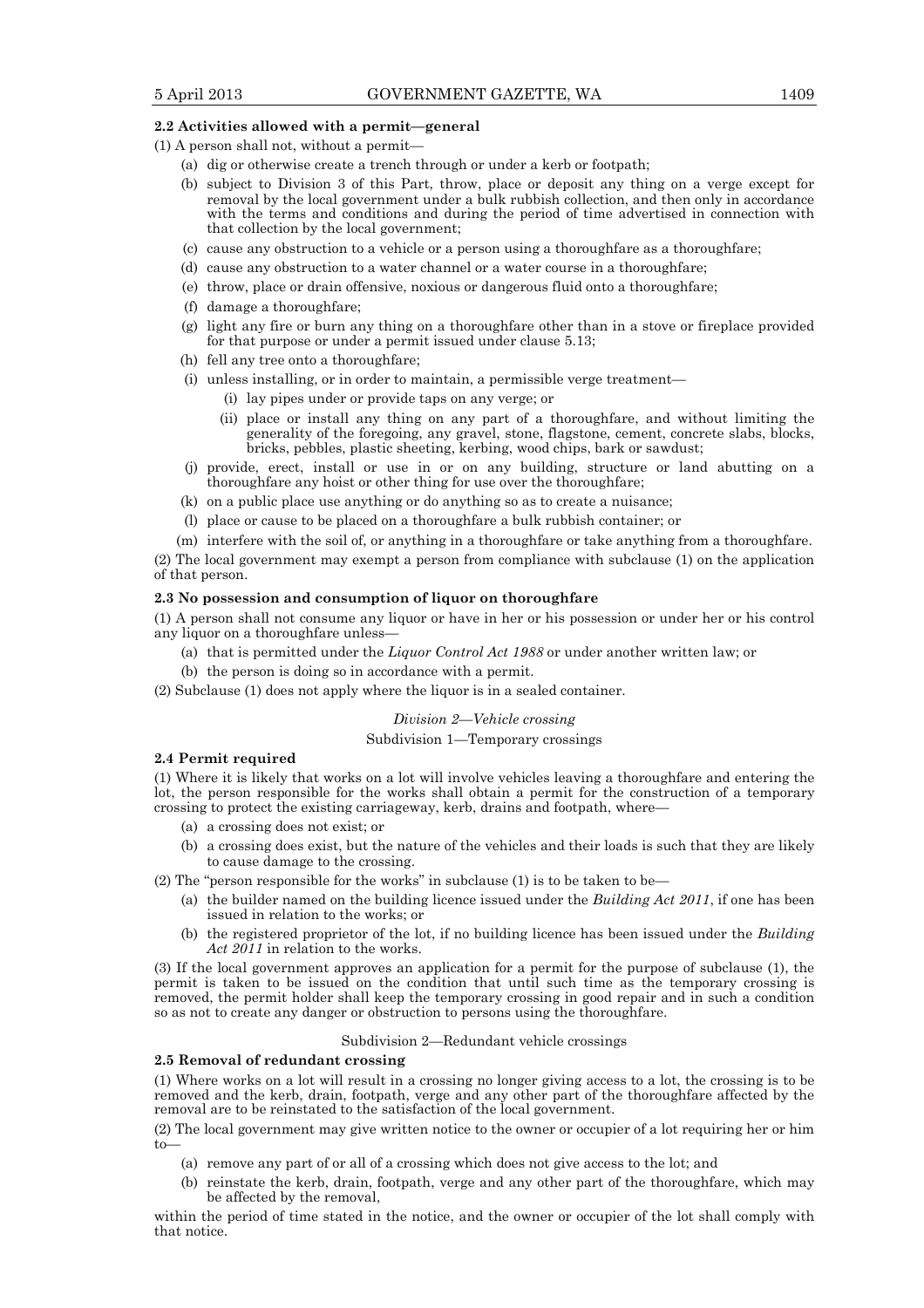# *Division 3—Verge treatments*  Subdivision 1—Preliminary

# **2.6 Interpretation**

In this Division, unless the context otherwise requires—

*acceptable material* means any material which will create a hard surface, and which appears on a list of acceptable materials maintained by the local government.

### **2.7 Application**

This Division only applies to the townsite.

#### Subdivision 2—Permissible verge treatments

## **2.8 Permissible verge treatments**

An owner or occupier of land which abuts on a verge may on that part of the verge directly in front of her or his land install a permissible verge treatment.

#### **2.9 Only permissible verge treatments to be installed**

(1) A person shall not install or maintain a verge treatment which is not a permissible verge treatment.

(2) The owner and occupier of the lot abutting a verge treatment referred to in subclause (1) are each to be taken to have installed and maintained that verge treatment for the purposes of this clause and clause 2.10.

## **2.10 Obligations of owner or occupier**

An owner or occupier who installs or maintains a permissible verge treatment shall—

- (a) keep the permissible verge treatment in a good and tidy condition and ensure, where the verge treatment is a garden or lawn, that a footpath on the verge and a carriageway adjoining the verge is not obstructed by the verge treatment;
- (b) not place any obstruction on or around the verge treatment; and
- (c) not disturb a footpath on the verge.

#### **2.11 Notice to owner or occupier**

The local government may give a notice in writing to the owner or the occupier of a lot abutting on a verge to make good, within the time specified in the notice, any breach of a provision of this Division.

#### Subdivision 3—Existing verge treatments

#### **2.12 Transitional provision**

(1) In this clause—

- *former provisions* means the local law of the local government which permitted certain types of verge treatments, whether with or without the consent of the local government, and which was repealed by this local law.
- (2) A verge treatment which—
	- (a) was installed prior to the commencement day; and
	- (b) on the commencement day is a type of verge treatment which was permitted under and complied with the former provisions,

is to be taken to be a permissible verge treatment for so long as the verge treatment remains of the same type and continues to comply with the former provisions.

#### Subdivision 4—Public works

### **2.13 Power to carry out public works on verge**

Where the local government or an authority empowered to do so under a written law disturbs a verge, the local government or the authority—

- (a) is not liable to compensate any person for that disturbance;
- (b) may backfill with sand, if necessary, any garden or lawn; and
- (c) is not liable to replace or restore any—
	- (i) verge treatment and, in particular, any plant or any acceptable material or other hard surface; or
	- (ii) sprinklers, pipes or other reticulation equipment.

*Division 4—Property numbers*  Subdivision 1—Preliminary

### **2.14 Interpretation**

In this Division, unless the context requires otherwise—

*number* means a number of a lot with or without an alphabetical suffix indicating the address of the lot by reference to a thoroughfare.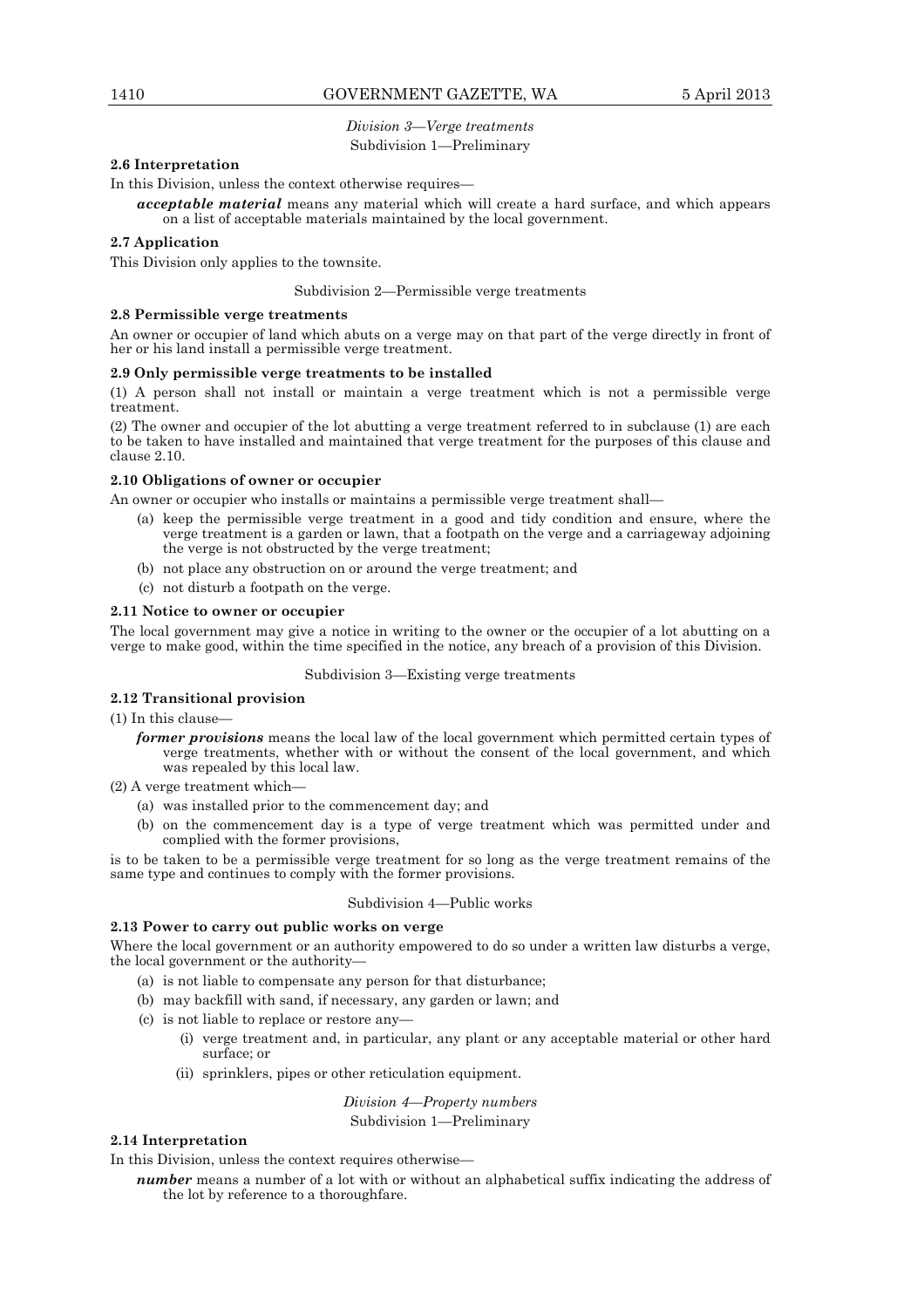#### Subdivision 2—Assignment and marking of numbers

#### **2.15 Assignment of numbers**

The local government may assign a number to a lot in the district and may assign another number to the lot instead of that previously assigned.

# *Division 5—Fencing*

### **2.16 Public place—Item 4(1) of Division 1, Schedule 3.1 of Act**

The following places are specified as a public place for the purpose of item 4(1) of Division 1 of Schedule 3.1 of the Act—

- (a) a public place, as that term is defined in clause 1.2; and
- (b) local government property.

#### *Division 6—Signs erected by the local government*

### **2.17 Signs**

(1) A local government may erect a sign on a public place specifying any conditions of use which apply to that place.

(2) A person shall comply with a sign erected under subclause (1).

(3) A condition of use specified on a sign erected under subclause (1) is to be for the purpose of giving notice of the effect of a provision of this local law.

#### **2.18 Transitional**

Where a sign erected on a public place has been erected under a local law of the local government repealed by this local law, then on and from the commencement day, it is to be taken to be a sign erected under clause 2.17 if—

- (a) the sign specifies a condition of use relating to the public place which gives notice of the effect of a provision of this local law; and
- (b) the condition of use specified is not inconsistent with any provision of this local law.

*Division 7—Driving on a closed thoroughfare* 

## **2.19 No driving on closed thoroughfare**

(1) A person shall not drive or take a vehicle on a closed thoroughfare unless—

- (a) that is in accordance with any limits or exceptions specified in the order made under section 3.50 of the Act; or
- (b) the person has first obtained a permit.
- (2) In this clause
	- *closed thoroughfare* means a thoroughfare wholly or partially closed under section 3.50 or 3.50A of the Act.

### **PART 3—ADVERTISING SIGNS ON THOROUGHFARES**

*Division 1—Preliminary* 

#### **3.1 Interpretation**

In this Part, unless the context otherwise requires—

- *advertising sign* means a sign used for the purpose of advertisement and includes an "election sign";
- *direction sign* means a sign which indicates the direction of another place, activity or event, but does not include any such sign erected or affixed by the local government or the Commissioner of Main Roads;
- *election sign* means a sign or poster which advertises any aspect of a forthcoming Federal, State or Local Government election; and

*portable direction sign* means a portable free standing direction sign; and

*portable sign* means a portable free standing advertising sign.

### *Division 2—Permit*

# **3.2 Advertising signs and portable direction signs**

(1) A person shall not, without a permit—

- (a) erect or place an advertising sign on a thoroughfare; or
- (b) post any bill or paint, place or affix any advertisement on a thoroughfare.

(2) Notwithstanding subclause (1), a permit is not required in respect of a portable direction sign which neither exceeds 500mm in height nor 0.5m<sup>2</sup> in area, provided that the sign is placed or erected on a thoroughfare on an infrequent or occasional basis only to direct attention to a place, activity or event during the hours of that activity or event.

(3) Notwithstanding subclause (1), a person shall not erect or place an advertising sign—

(a) on a footpath;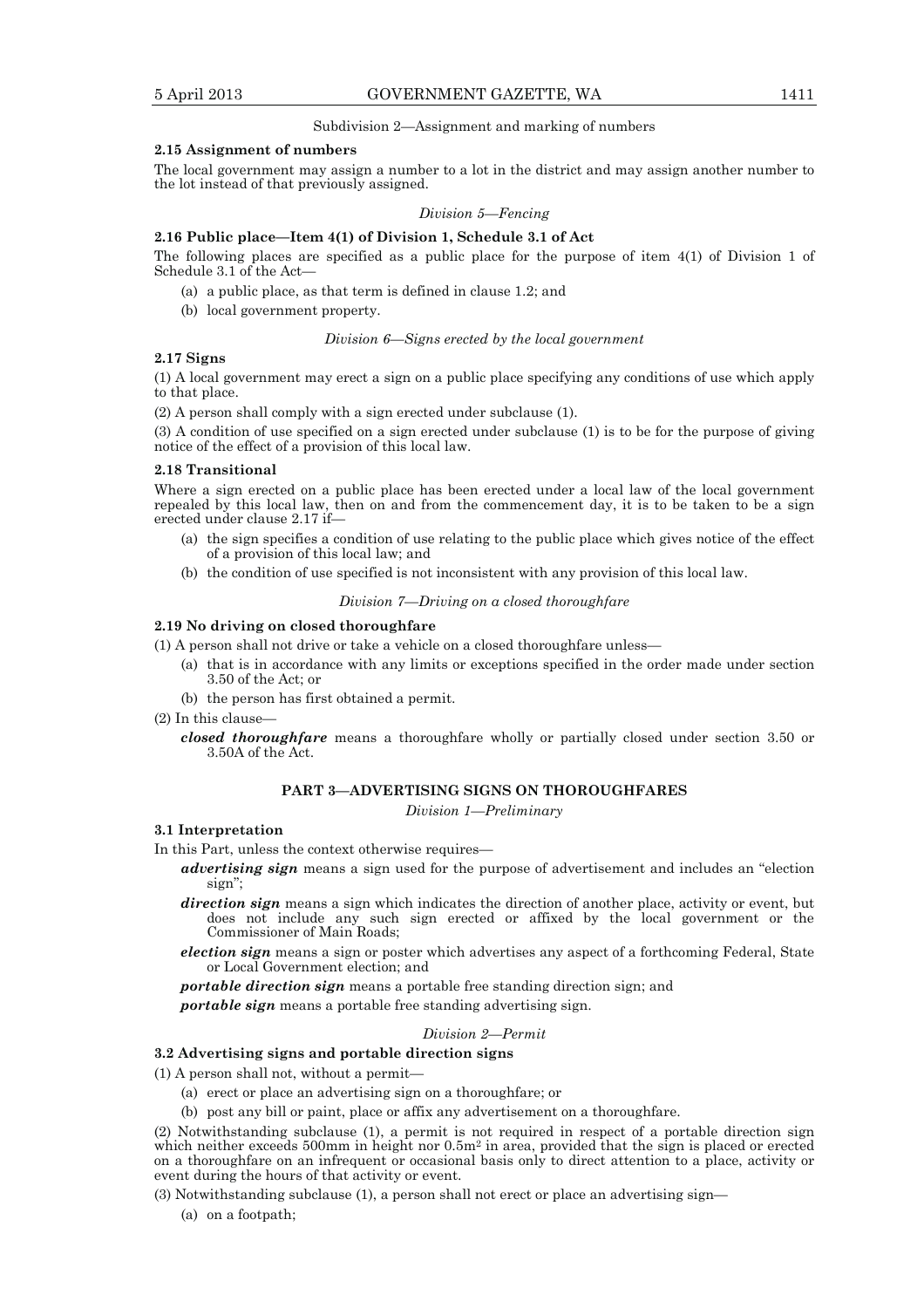- (b) over any footpath where the resulting vertical clearance between the sign and the footpath is less than 2.5m;
- (c) on or within 3m of a carriageway;
- (d) in any other location where, in the opinion of the local government, the sign is likely to obstruct lines of sight along a thoroughfare or cause danger to any person using the thoroughfare; or
- (e) on any natural feature, including a rock or tree, on a thoroughfare, or on any bridge or the structural approaches to a bridge.

### **3.3 Matters to be considered in determining application for permit**

In determining an application for a permit for the purpose of clause 3.2(1), the local government is to have regard to—

- (a) any other written law regulating the erection or placement of signs within the district;
- (b) the dimensions of the sign;
- (c) other advertising signs already approved or erected in the vicinity of the proposed location of the sign;
- (d) whether or not the sign will create a hazard to persons using a thoroughfare; and
- (e) the amount of the public liability insurance cover, if any, to be obtained by the applicant.

### *Division 3—Conditions on permit*

### **3.4 Conditions on portable sign**

If the local government approves an application for a permit for a portable sign, the application is to be taken to be approved subject to the following conditions—

- (a) the portable sign shall—
	- (i) not exceed 1m in height;
	- (ii) not exceed an area of  $1m<sup>2</sup>$  on any side;
	- (iii) relate only to the business activity described on the permit;
	- (iv) contain letters not less than 200mm in height;
	- (v) not be erected in any position other than immediately adjacent to the building or the business to which the sign relates;
	- (vi) be removed each day at the close of the business to which it relates and not be erected again until the business next opens for trading;
	- (vii) be secured in position in accordance with any requirements of the local government;
	- (viii) be placed so as not to obstruct or impede the reasonable use of a thoroughfare or access to a place by any person;
	- (ix) be maintained in good condition; and
- (b) no more than one portable sign shall be erected in relation to the one building or business.

### **3.5 Conditions on election sign**

If the local government approves an application for a permit for the erection or placement of an election sign on a thoroughfare, the application is to be taken to be approved subject to the sign—

- (a) being erected at least 30m from any intersection;
- (b) being free standing and not being affixed to any existing sign, post, power or light pole, or similar structure;
- (c) being placed so as not to obstruct or impede the reasonable use of a thoroughfare, or access to a place by any person;
- (d) being placed so as not to obstruct or impede the vision of a driver of a vehicle entering or leaving a thoroughfare or crossing;
- (e) being maintained in good condition;
- (f) not being erected until the election to which it relates has been officially announced;
- (g) being removed within 24 hours of the close of polls on voting day;
- (h) not being placed within 100m of any works on the thoroughfare;
- (i) being securely installed;
- (j) not being an illuminated sign;
- (k) not incorporating reflective or fluorescent materials; and
- (l) not displaying only part of a message which is to be read with other separate signs in order to obtain the whole message.

### **PART 4—OBSTRUCTING ANIMALS, VEHICLES OR SHOPPING TROLLEYS**

*Division 1—Animals and vehicles* 

### **4.1 Leaving animal or vehicle in public place or on local government property**

(1) A person shall not leave an animal or a vehicle, or any part of a vehicle, in a public place or on local government property so that it obstructs the use of any part of that public place or local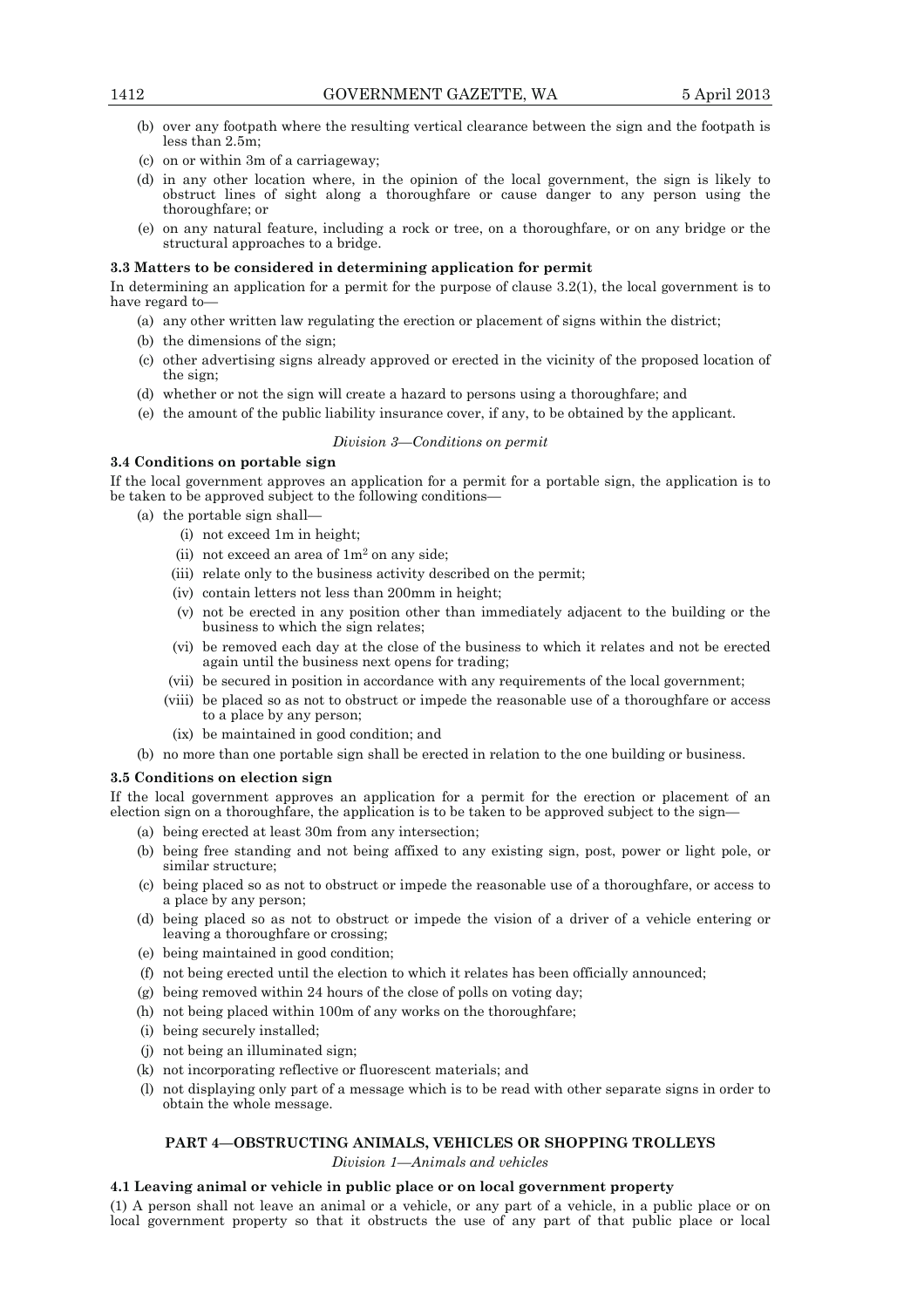government property, unless that person has first obtained a permit or is authorized to do so under a written law.

(2) A person will not contravene subclause (1) where the animal is secured or tethered for a period not exceeding 1 hour.

(3) A person will not contravene subclause (1) where the vehicle is left for a period not exceeding 24 hours.

#### **4.2 Prohibitions relating to animals**

(1) In subclause (2), "owner" in relation to an animal includes—

- (a) an owner of it;
- (b) a person in possession of it;
- (c) a person who has control of it; and
- (d) a person who ordinarily occupies the premises where the animal is permitted to stay.

(2) An owner of an animal shall not—

- (a) allow the animal to enter or remain for any time on any thoroughfare except for the use of the thoroughfare as a thoroughfare and unless it is led, ridden or driven;
- (b) allow an animal which has a contagious or infectious disease to be led, ridden or driven in a public place; or
- (c) train or race the animal on a thoroughfare.

(3) An owner of a horse shall not lead, ride or drive a horse on a thoroughfare in a built-up area, unless that person does so under a permit or under the authority of a written law.

#### *Division 2—Shopping trolleys*

### **4.3 Interpretation**

In this Division—

*retailer* means a proprietor of a shop in respect of which shopping trolleys are provided for the use of customers of the shop; and

*shopping trolley* means a wheeled container or receptacle supplied by a retailer to enable a person to transport goods.

### **4.4 Shopping trolley to be marked**

A retailer shall clearly mark its name or its trading name on any shopping trolley made available for the use of customers.

### **4.5 Person not to leave trolley in public place**

A person shall not leave a shopping trolley in a public place other than in an area set aside for the storage of shopping trolleys.

#### **4.6 Retailer to remove abandoned trolley**

(1) If a shopping trolley is found in a public place, other than in an area set aside for the storage of shopping trolleys, the local government may advise (verbally or in writing) a retailer whose name is marked on the trolley of the location of the shopping trolley.

(2) A retailer shall remove a shopping trolley within 24 hours of being so advised under subclause (1), unless the retailer—

- (a) requests the local government to collect and deliver the shopping trolley to the retailer; and
- (b) pays any fee for that collection and delivery (imposed and determined under and in accordance with sections 6.16 to 6.19 of the Act) within the period specified by the local government.

# **4.7 Impounding of abandoned trolley**

An authorised person may impound a shopping trolley that is—

- (a) left on a thoroughfare, verge or local government property that is not marked in accordance with clause 4.5; or
- (b) not removed by a retailer after having been so advised under clause 4.6.

# **PART 5—ROADSIDE CONSERVATION**

*Division 1—Preliminary* 

# **5.1 Interpretation**

# In this Part—

*MRWA* means Main Roads Western Australia;

*protected flora* has the meaning given to it in section 6(1) of the *Wildlife Conservation Act 1950*; *rare flora* has the meaning given to it in section 23F of the *Wildlife Conservation Act 1950*; *Roadside Conservation Committee* means the Roadside Conservation Committee established

under the Land Resource Policy Council within the Office of Premier and Cabinet; and *special environmental area* means an area designated as such under clause 5.7.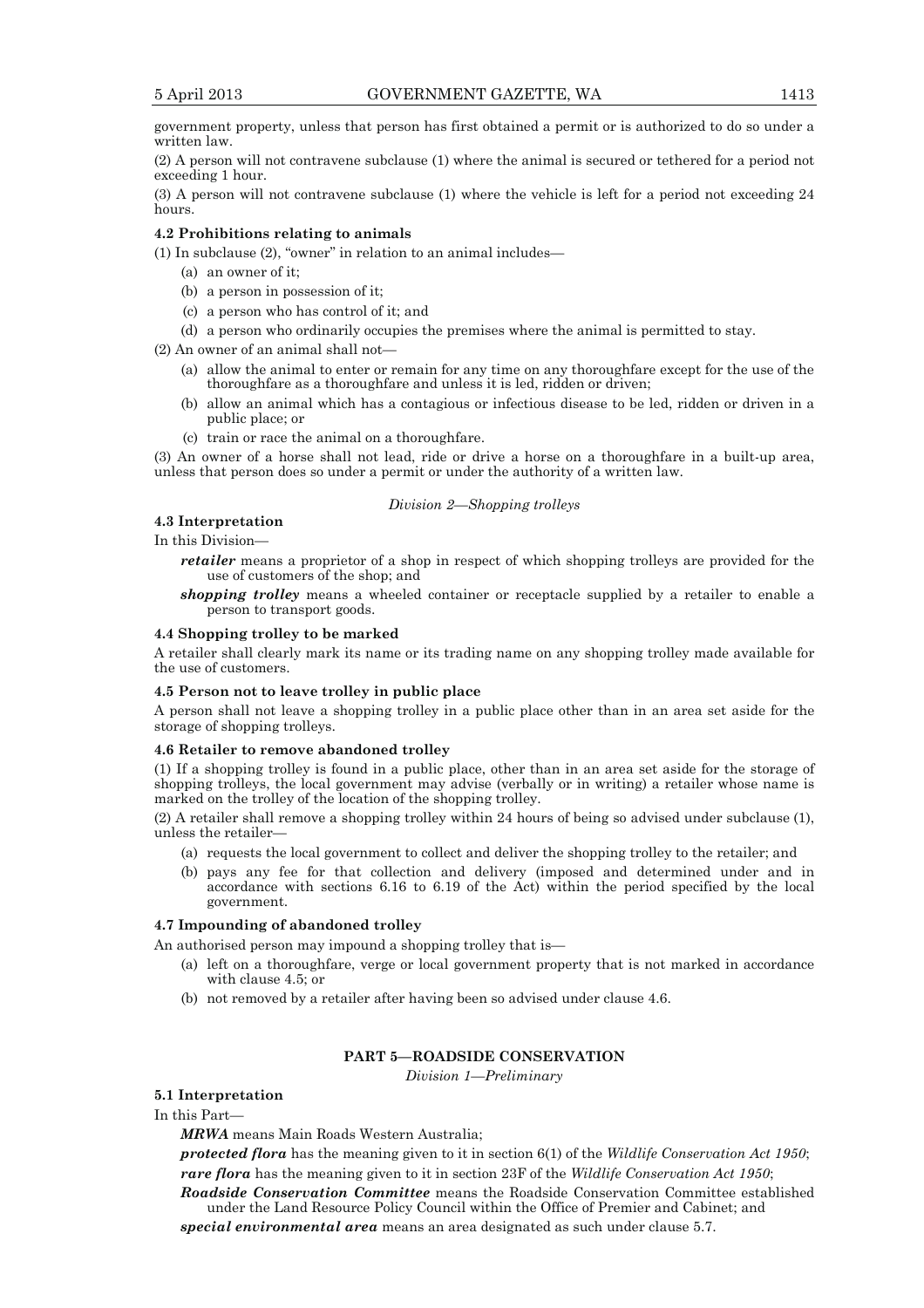# **5.2 Application**

This Part does not apply to the townsite.

*Division 2—Flora roads* 

# **5.3 Declaration of flora road**

The local government may declare a thoroughfare which has, in the opinion of the local government, high quality roadside vegetation to be a flora road.

# **5.4 Construction works on flora roads**

Construction and maintenance work carried out by the local government on a flora road is to be in accordance with the "Code of Practice for Roadside Conservation and Road Maintenance" prepared by the Roadside Conservation Committee.

## **5.5 Signposting of flora roads**

The local government may signpost flora roads with the standard MRWA "flora road" sign.

### **5.6 Driving only on carriageway of flora roads**

(1) A person driving or riding a vehicle on a flora road shall only drive or ride the vehicle on the carriageway.

(2) Subclause (1) does not apply where—

- (a) conditions on the thoroughfare do not reasonably permit a vehicle to remain on the carriageway;
- (b) there is no carriageway; or
- (c) an exemption from the application of subclause (1) has been obtained from the local government.

### *Division 3—Special environmental areas*

# **5.7 Designation of special environmental areas**

The local government may designate a thoroughfare, or any part of a thoroughfare, as a special environmental area which—

- (a) has protected flora or rare flora; or
- (b) in the opinion of the local government, has environmental, aesthetic or cultural significance.

# **5.8 Marking of special environmental areas**

The local government is to mark and keep a register of each thoroughfare, or part of a thoroughfare, designated as a special environmental area.

# *Division 4—Planting in thoroughfares*

# **5.9 Permit to plant**

A person shall not plant any plant or sow any seeds in a thoroughfare without first obtaining a permit.

# **5.10 Relevant considerations in determining application**

In determining an application for a permit for the purpose of clause 5.9, the local government is to have regard to—

- (a) existing vegetation within that part of the thoroughfare in which the planting is to take place; and
- (b) the diversity of species and the prevalence of the species which are to be planted or sown.

## *Division 5—Clearance of vegetation*

# **5.11 Permit to clear**

A person shall not clear and maintain in a cleared state, the surface of a thoroughfare within 1m of that person's land without first obtaining a permit and any other approvals which may be required under any written law.

# **5.12 Application for permit**

In addition to the requirements of clause 7.1(2), a person making an application for a permit for the purpose of clause 5.11 shall submit a sketch plan clearly showing the boundary of the person's land and the portions of the thoroughfare joining that person's land which are to be cleared.

### *Division 6—Fire management*

# **5.13 Permit to burn thoroughfare**

A person shall not burn part of a thoroughfare without first obtaining a permit or unless acting under the authority of any other written law.

# **5.14 Application for permit**

In addition to the requirements of clause 7.1(2), an application for a permit for the purposes of clause 5.13 shall—

 (a) include a sketch plan showing the portions of a thoroughfare which are proposed to be burned; and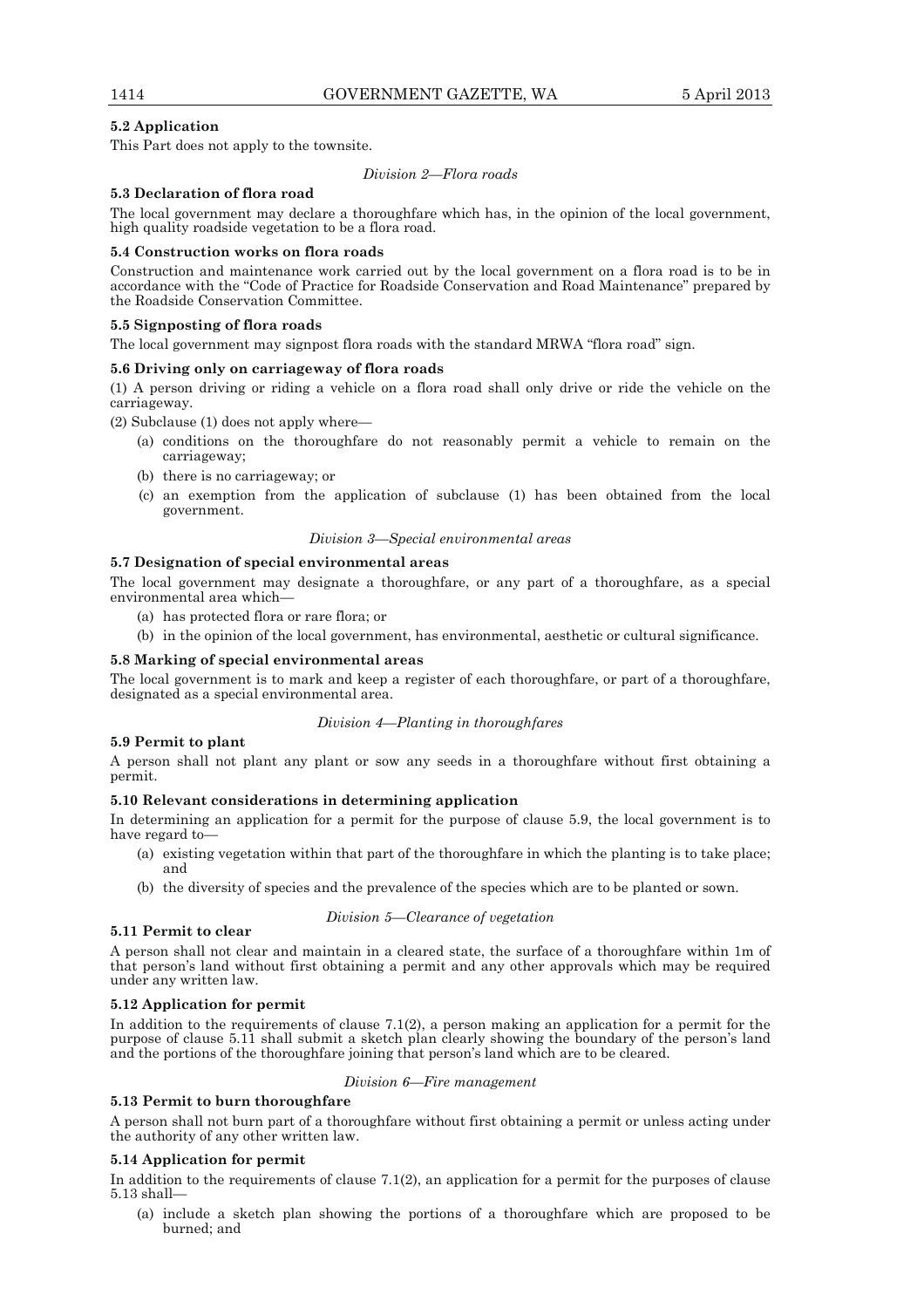- 
- (b) advise of the estimated fire intensity and the measures to be taken to protect upper storey vegetation from the burn.

#### **5.15 When application for permit can be approved**

The local government may approve an application for a permit for the purpose of clause 5.13 only if the burning of the particular part of the thoroughfare will—

- (a) reduce a fire hazard and alternative means of reducing that hazard, such as slashing or the use of herbicides, are considered by the local government to be not feasible or more detrimental to native flora and fauna than burning; or
- (b) in the opinion of the local government, be beneficial for the preservation and conservation of native flora and fauna.

#### *Division 7—Firebreaks*

# **5.17 Permit for firebreaks on thoroughfares**

A person shall not construct a firebreak on a thoroughfare without first obtaining a permit.

### **5.18 When application for permit cannot be approved**

(1) The local government is not to approve an application for a permit for the purpose of clause 5.17 where the thoroughfare is less than 20m wide.

(2) Subclause (1) does not apply where the firebreak is, in the opinion of the local government, desirable for the protection of roadside vegetation.

### *Division 8—Commercial wildflower harvesting on thoroughfares*

**5.19 General prohibition on commercial wildflower harvesting** 

Subject to clause 5.20, a person shall not commercially harvest native flora on a thoroughfare.

### **5.20 Permit for revegetation projects**

(1) A person shall not collect seed from native flora on a thoroughfare without first obtaining a permit.

- (2) The local government may approve an application for a permit under subclause (1) only where—
	- (a) the seed is required for a revegetation project in any part of the district; and
	- (b) the thoroughfare, or the relevant part of it, is not a special environmental area.

(3) Unless the local government specifically provides to the contrary on a permit, if the local government approves an application for a permit for the purpose of subclause (1) it is to be taken to be approved subject to the following conditions—

- (a) the collection of the seed is to be carried out so as not to endanger the long time survival of the native flora on the thoroughfare; and
- (b) any licence or approval which may be required under any other written law is to be obtained by the applicant.

# **PART 6—TRADING IN THOROUGHFARES AND PUBLIC PLACES**

*Division 1—Stallholders and traders* 

Subdivision 1—Preliminary

# **6.1 Interpretation**

In this Division, unless the context otherwise requires—

- *Competition Principles Agreement* means the Competition Principles Agreement executed by each State and Territory of the Commonwealth and the Commonwealth of Australia on 11 April 1995;
- *public place* includes-
	- (a) any thoroughfare or place which the public are allowed to use whether or not the thoroughfare or place is on private property; and
	- (b) local government property,

but does not include premises on private property from which trading is lawfully conducted under a written law.

*stall* means a movable or temporarily fixed structure, stand or table in, on or from which goods or services are sold, hired or offered for sale or hire;

*stallholder* means a person in charge of a stall;

*stallholder's permit* means a permit issued to a stallholder;

*trader* means a person who carries on trading;

*trader's permit* means a permit issued to a trader; and

# *trading* includes—

- (a) the selling or hiring of, the offering for sale or hire of or the soliciting of orders for goods or services in a public place;
- (b) displaying goods in any public place for the purpose of—
	- (i) offering them for sale or hire;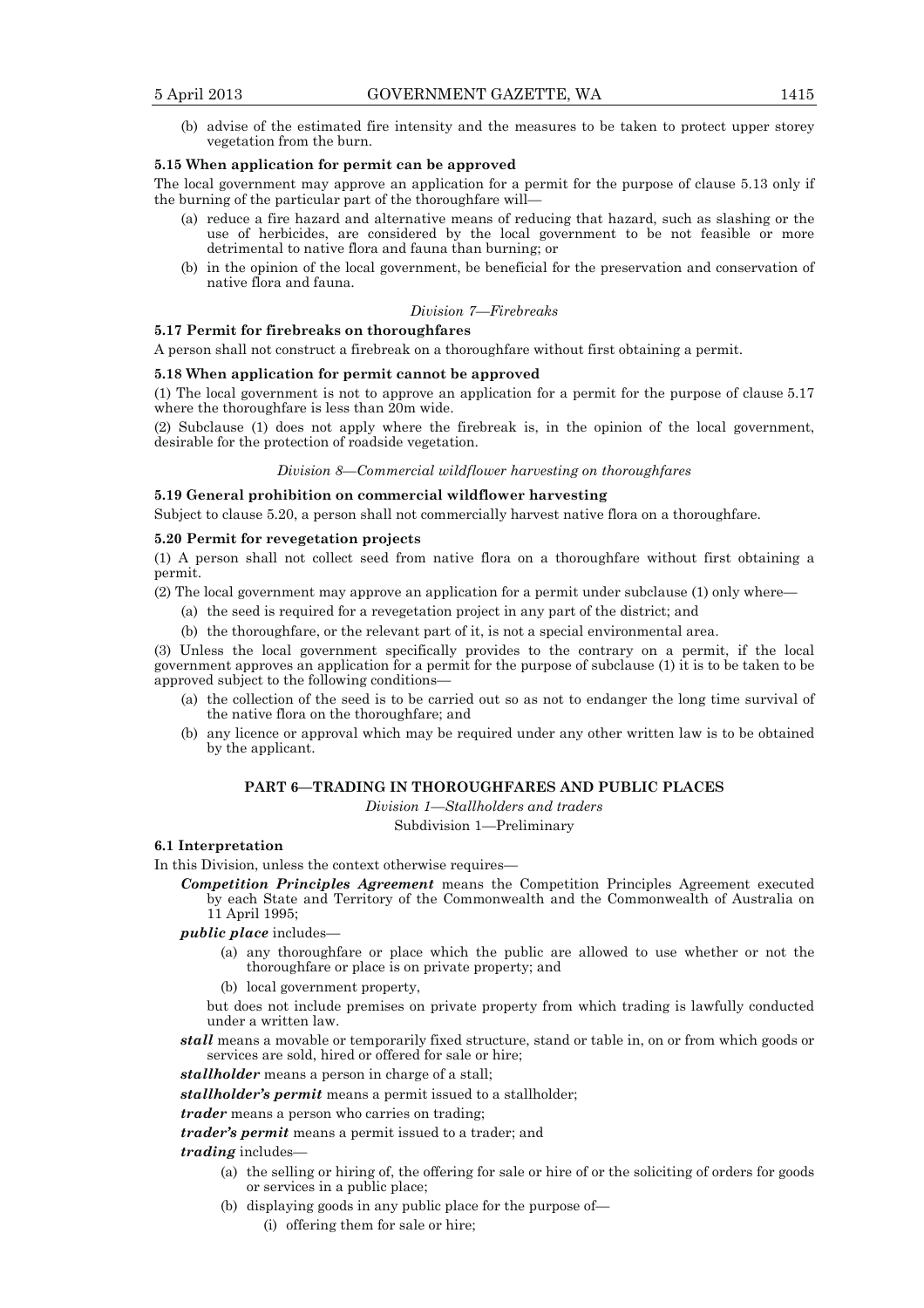- (ii) inviting offers for their sale or hire;
- (iii) soliciting orders for them; or
- (iv) carrying out any other transaction in relation to them; and
- (c) the going from place to place, whether or not public places, and—
	- (i) offering goods or services for sale or hire; or
		- (ii) inviting offers or soliciting orders for the sale or the hire of goods or services,

but does not include—

 (d) the delivery of pre-ordered goods of services to the purchaser of those goods or services or to the person nominated by the purchaser of those goods or services whether or not payment for those goods or services is accepted on delivery; or

 the taking of further orders for goods or services from the purchaser of those preordered goods or services or from the person nominated by the purchaser of those preordered goods or services when those orders are taken at the same time as a previous order is being delivered, whether or not payment is made for those goods or services at the time of taking the order;

- (e) the setting up of a stall or the conducting of a business at a stall under the authority of a stallholder's permit;
- (f) the selling or the offering for sale of goods and services to, or the soliciting of orders for goods and services from a person who sells those goods or services;
- (g) the selling or the offering for sale or hire by a person of goods of her or his own manufacture or services which he or she provides; and
- (h) the selling or hiring or the offering for sale or hire of—
	- (i) goods by a person who represents a manufacturer of the goods; or
	- (ii) services by a person who represents a provider of the services,

which are only sold directly to consumers and not through a shop.

### Subdivision 2—Permits

### **6.2 Stallholder's permit**

(1) A person shall not conduct a stall on a public place unless that person is—

- (a) the holder of a valid stallholder's permit; or
- (b) an assistant specified in a valid stallholder's permit.
- (2) Every application for a stallholder's permit shall—
	- (a) state the full name and address of the applicant;
	- (b) specify the proposed number of assistants to be engaged by the applicant in conducting the stall, as well as their names and addresses if already engaged;
	- (c) specify the proposed location of the stall;
	- (d) specify the period of time for which the permit is sought, together with the proposed days and hours of operation;
	- (e) specify the proposed goods or services to be sold or hired or offered for sale or hire from the stall; and
	- (f) be accompanied by an accurate plan and description of the proposed stall.

# **6.3 Trader's permit**

(1) A person shall not carry on trading unless that person is—

- (a) the holder of a valid trader's permit; or
- (b) an assistant specified in a valid trader's permit.
- (2) Every application for a trader's permit shall—
	- (a) state the full name and address of the applicant;
	- (b) specify the proposed number of assistants, if any, to be engaged by the applicant in trading, as well as their names and addresses if already engaged;
	- (c) specify the location or locations in which the applicant proposes to trade;
	- (d) specify the period of time for which the permit is sought, together with the proposed days and hours of trading;
	- (e) specify the proposed goods or services which will be traded; and
	- (f) be accompanied by an accurate plan and description of any proposed structure or vehicle which may be used by the applicant in trading.

# **6.4 No permit required to sell newspaper**

Notwithstanding any other provision of this local law, a person who sells, or offers for sale, a newspaper only is not required to obtain a permit.

### **6.5 Relevant considerations in determining application for permit**

(1) In determining an application for a permit for the purposes of this Division, the local government is to have regard to—

(a) any relevant policies of the local government;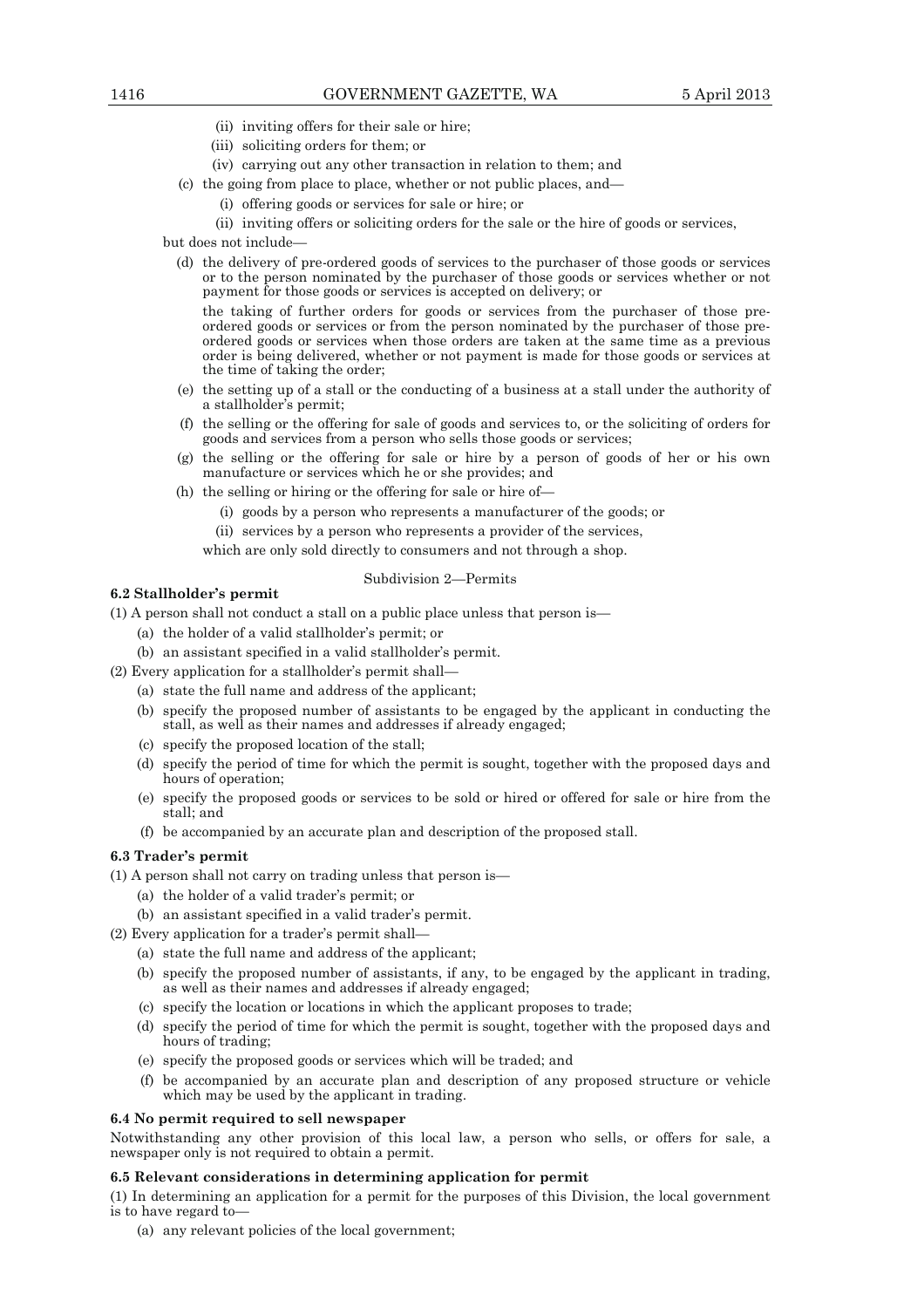- (b) the desirability of the proposed activity;
- (c) the location of the proposed activity;
- (d) the principles set out in the Competition Principles Agreement; and
- (e) such other matters as the local government may consider to be relevant in the circumstances of the case.

(2) The local government may refuse to approve an application for a permit under this Division on any one or more of the following grounds—

- (a) that the applicant has committed a breach of any provision of this local law or of any written law relevant to the activity in respect of which the permit is sought;
- (b) that the applicant is not a desirable or suitable person to hold a permit;
- (c) that—
	- (i) the applicant is an undischarged bankrupt or is in liquidation;
	- (ii) the applicant has entered into any composition or arrangement with creditors; or
	- (iii) a manager, an administrator, a trustee, a receiver, or a receiver and manager has been appointed in relation to any part of the applicant's undertakings or property; or
- (d) such other grounds as the local government may consider to be relevant in the circumstances of the case.

#### **6.6 Conditions of permit**

(1) If the local government approves an application for a permit under this Division subject to conditions, those conditions may include—

- (a) the place, the part of the district, or the thoroughfare to which the permit applies;
- (b) the days and hours during which a permit holder may conduct a stall or trade;
- (c) the number, type, form and construction, as the case may be, of any stand, table, structure or vehicle which may be used in conducting a stall or in trading;
- (d) the goods or services in respect of which a permit holder may conduct a stall or trade. In some cases food stalls may require registration as determined by the Shire of Ashburton;
- (e) the number of persons and the names of persons permitted to conduct a stall or trade;
- (f) the requirement for personal attendance at the stall or the place of trading by the permit holder and the nomination of assistants, nominees or substitutes for the permit holder;
- (g) whether and under what terms the permit is transferable;
- (h) any prohibitions or restrictions concerning the—
	- (i) causing or making of any noise or disturbance which is likely to be a nuisance to persons in the vicinity of the permit holder;
	- (ii) the use of amplifiers, sound equipment and sound instruments;
	- (iii) the use of signs; and
	- (iv) the use of any lighting apparatus or device;
- (i) the manner in which the permit holder's name and other details of a valid permit are to be displayed;
- (j) the care, maintenance and cleansing of the stall or any structure used for trading and the place of the stall or any structure;
- (k) the vacating of the place of a stall or trading when the stall is not being conducted or trading is not being carried on;
- (l) the acquisition by the stallholder or trader of public risk insurance;
- (m) the period for which the permit is valid; and
- (n) the designation of any place or places where trading is wholly or from time to time prohibited by the local government.

(2) Where a permit holder by reason of illness, accident or other sufficient cause is unable to comply with this local law, the local government may at the request of that permit holder authorize another person to be a nominee of the permit holder for a specified period, and this local law and the conditions of the permit shall apply to the nominee as if he or she was the permit holder.

#### **6.7 Exemptions from requirement to pay fee or to obtain a permit**

(1) In this clause—

- *charitable organisation* means an institution, association, club, society or body whether incorporated or not, the objects of which are of a charitable, benevolent, religious, cultural, educational, recreational, sporting or other like nature and from which any member does not receive any pecuniary profit except where the member is an employee or the profit is an honorarium; and
- *commercial participant* means any person who is involved in operating a stall or in conducting any trading activity for personal gain or profit.

(2) The local government may waive any fee required to be paid by an applicant for a stallholder's permit or a trader's permit on making an application for or on the issue of a permit, or may return any such fee which has been paid, if the stall is conducted or the trading is carried on-

(a) on a portion of a public place adjoining the normal place of business of the applicant; or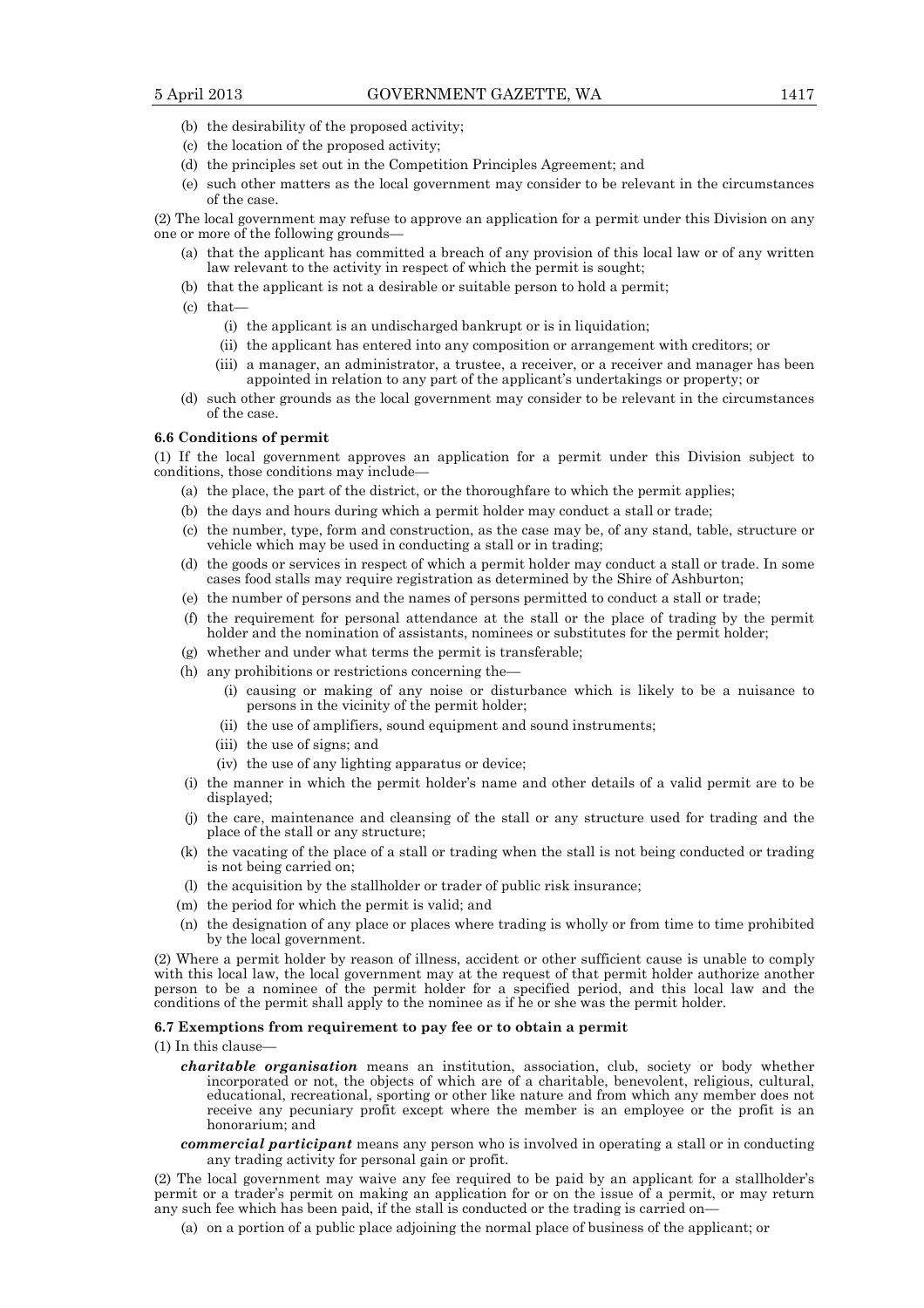(b) by a charitable organisation that does not sublet space to, or involve commercial participants in the conduct of a stall or trading, and any assistants that may be specified in the permit are members of that charitable organisation.

(3) The local government may exempt a person or a class of persons, whether or not in relation to a specified public place, from the requirements of this Division.

### Subdivision 3—Conduct of stallholders and traders

### **6.8 Conduct of stallholders and traders**

(1) A stallholder while conducting a stall or a trader while trading shall—

- (a) display her or his permit to do so in a conspicuous place on the stall, vehicle or temporary structure or if there is no stall, vehicle or temporary structure, carry the permit with her or him while conducting a stall or trading;
- (b) not display a permit unless it is a valid permit; and
- (c) when selling goods by weight, carry and use for that purpose, scales tested and certified in accordance with the provisions of the *Trade Measurement Administration Act 2006*.

 $(2)$  A stallholder or trader shall not

- (a) deposit or store any box or basket containing goods on any part of a thoroughfare so as to obstruct the movement of pedestrians or vehicles;
- (b) act in an offensive manner;
- (c) use or cause to be used any apparatus or device including any flap or shelf, whereby the dimensions of a stall, vehicle or structure are increased beyond those specified in the permit; or
- (d) in the case of a trader, carry on trading from a public place, unless there is adequate parking for customers' vehicles reasonably close to the place of trading.

*Division 2—Street entertainers*  Subdivision 1—Preliminary

### **6.9 Interpretation**

In this Division, unless the context otherwise requires—

*perform* includes to play a musical instrument, sing, mime, dance, give an acrobatic or aerobic display or entertain, but does not include public speaking;

*permit* means a permit issued for the purpose of clause 6.10;

- *permitted area* means the area or areas, specified in a permit, in which the permit holder may perform; and
- *permitted time* means the time or times, specified in a permit, during which the permit holder may perform.

Subdivision 2—Permits

# **6.10 Permit required to perform**

A person shall not perform in a public place without a permit.

## **6.11 Variation of permitted area and permitted time**

(1) The local government may by notice in writing to a permit holder vary—

- (a) the permitted area;
- (b) the permitted time; or
- (c) both the permitted area and the permitted time,

shown on a permit.

(2) The local government may direct a permit holder to move from one permitted area to another permitted area, if more than one area is specified in a permit.

#### **6.12 Duration of permit**

A permit is valid for a period of the event applied for or some other period approved by the Health Officer but no longer than 3 months after the date on which it is issued unless it is sooner cancelled under this local law.

## **6.13 Cancellation of permit**

The CEO may cancel a permit if in her or his opinion the volume of sound caused by the permit holder in connection with the performance adversely affects the enjoyment, convenience or comfort of other persons in a public place, or if, in her or his opinion, or in the opinion of an authorized person, the performance otherwise constitutes a nuisance.

### **6.14 Obligations of permit holder**

A permit holder shall not in a public place—

- (a) perform wearing dirty, torn or ragged clothing;
- (b) act in an offensive manner; or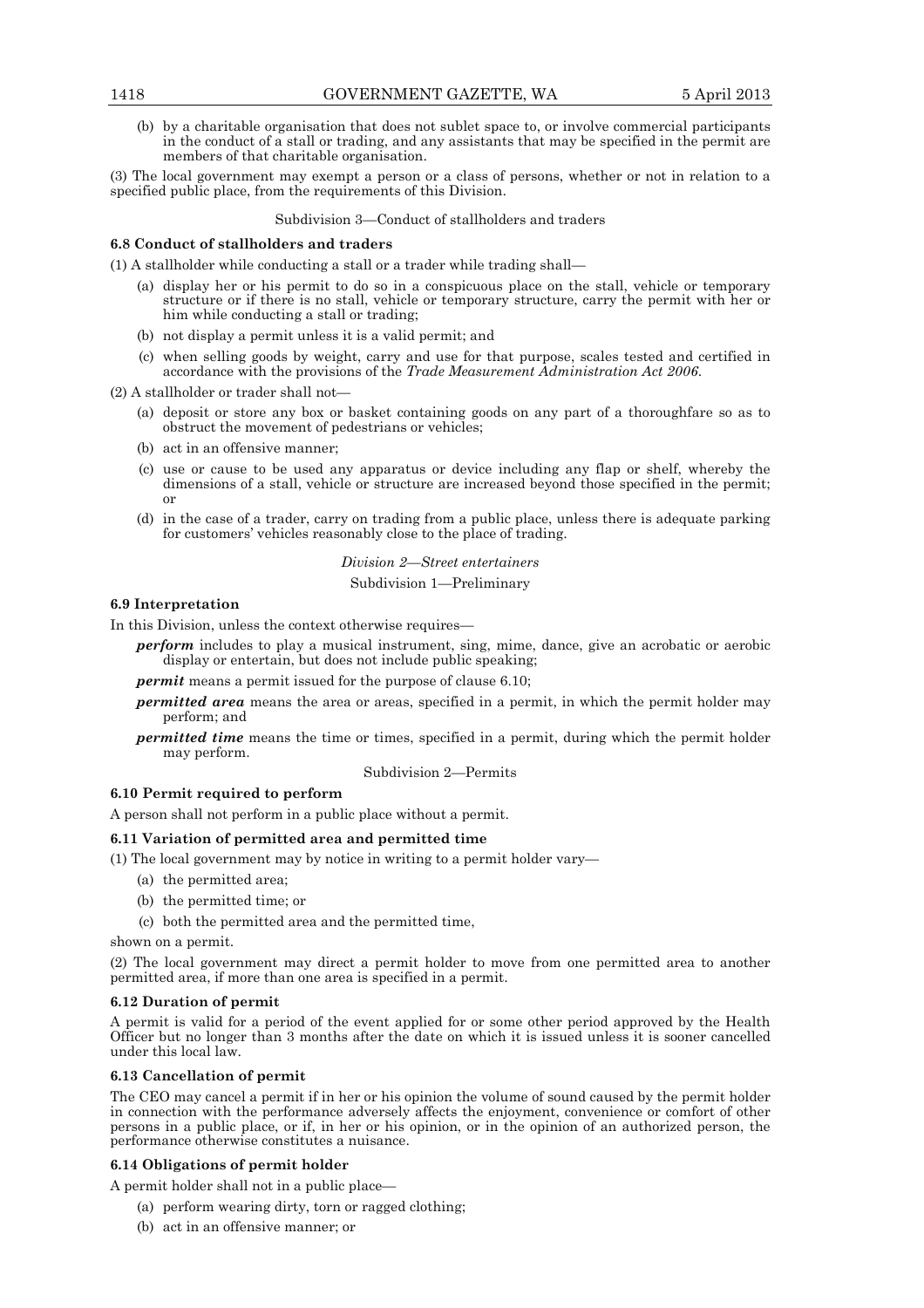- (c) place, install, erect, play or use any musical instrument or any device which emits music, including a loud speaker or an amplifier—
	- (i) other than in the permitted area; and
	- (ii) unless the musical instrument or device is specified in the permit.

*Division 3—Outdoor eating facilities on public places* 

### **6.15 Interpretation**

In this Division—

*Facility* means an outdoor eating facility or establishment on any part of a public place, but does not include such a facility or establishment on private land;

*permit holder* means the person to whom a permit has been issued for the purpose of clause 6.16; and

*public place* has the meaning given to it in clause 6.1.

#### **6.16 Permit required to conduct Facility**

A person shall not establish or conduct a Facility without a permit.

#### **6.17 Matters to be considered in determining application**

In determining an application for a permit for the purpose of clause 6.16, the local government may consider in addition to any other matter it considers relevant, whether or not—

- (a) the Facility is conducted in conjunction with and as an extension of food premises which abut on the Facility, and whether the applicant is the person conducting such food premises;
- (b) users of the Facility will have access to proper and sufficient sanitary and ablutionary conveniences;
- (c) the Facility would—
	- (i) obstruct the visibility or clear sight lines at an intersection of thoroughfares of any person; or
	- (ii) impede pedestrian access; and
- (d) the tables, chairs and other equipment to be used may obstruct or impede the use of the public place for the purpose for which it was designed.

### **6.18 Obligations of permit holder**

(1) The permit holder for a Facility shall—

- (a) ensure that the Facility is conducted at all times in accordance with the provisions of this local law and any local law made under section 172 of the *Food Act 2008*;
- (b) ensure that the eating area is kept in a clean and tidy condition at all times;
- (c) maintain the chairs, tables and other structures in the eating area in a good, clean and serviceable condition at all times;
- (d) be solely responsible for all and any costs associated with the removal, alteration, repair, reinstatement or reconstruction of any part of the public place arising from the conduct of the Facility; and
- (e) be solely responsible for all rates and taxes levied upon the land occupied by the Facility.

(2) Whenever, in the opinion of the local government, any work is required to be carried out to a Facility, the local government may give a notice to the permit holder for the Facility to carry out that work within the time limited by the notice.

(3) In subclause (2), "work" includes the removal, alteration, repair, reinstatement or reconstruction of any part of a public place arising from or in connection with the setting up or conduct of a Facility.

#### **6.19 Removal of Facility unlawfully conducted**

Where a Facility is conducted without a permit, or in contravention of a condition of a permit, any tables, chairs, umbrellas or other equipment may be removed by an authorized person and impounded in accordance with the Act.

#### **6.20 Use of Facility by public**

(1) A person shall not occupy a chair or otherwise use the equipment in a Facility the subject of a permit unless the person uses them for the purpose of consuming food or drinks provided by the Facility.

(2) A person shall leave a Facility when requested to do so by the permit holder.

#### **6.21 Temporary removal of Facility may be requested**

(1) The permit holder for a Facility is to temporarily remove the Facility when requested to do so on reasonable grounds by an authorized person or a member of the Police Service or an emergency service.

(2) The permit holder may replace the Facility removed under subclause (1) as soon as the person who directed her or him to remove it allows it to be replaced.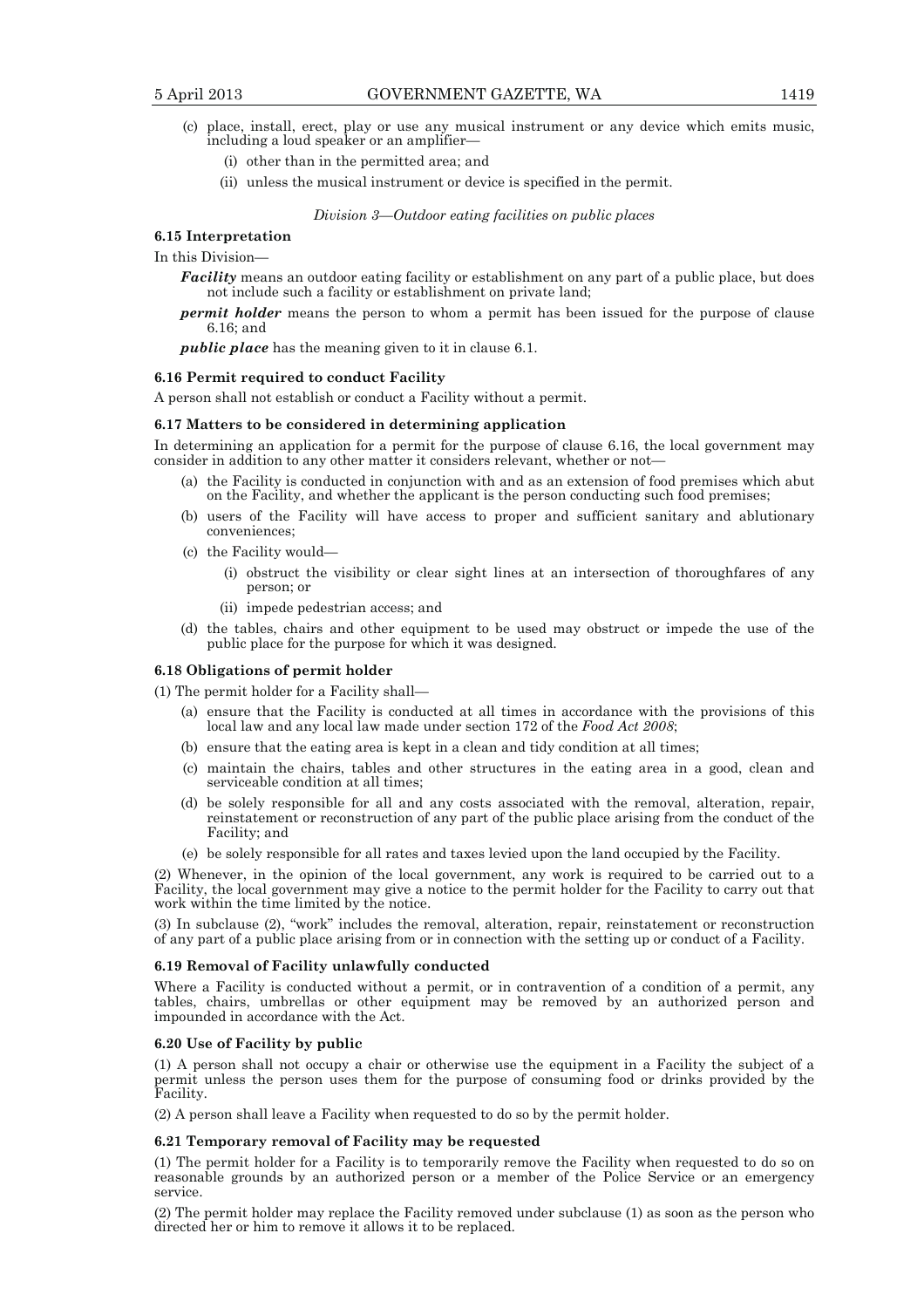# **PART 7—PERMITS**

# *Division 1—Applying for a permit*

# **7.1 Application for permit**

(1) Where a person is required to obtain a permit under this local law, that person shall apply for the permit in accordance with subclause (2).

(2) An application for a permit under this local law shall—

- (a) be in the form determined by the local government;
- (b) be signed by the applicant;
- (c) provide the information required by the form;
- (d) contain any other information require, for that particular type of permit, under this local law; and
- (e) be forwarded to the CEO together with any fee imposed and determined by the local government under and in accordance with sections 6.16 to 6.19 of the Act.

(3) The local government may require an applicant to provide additional information reasonably related to an application before determining an application for a permit.

(4) The local government may require an applicant to give local public notice of the application for a permit.

(5) The local government may refuse to consider an application for a permit which is not in accordance with subclause (2).

# **7.2 Decision on application for permit**

(1) The local government may—

- (a) approve an application for a permit unconditionally or subject to any conditions; or
- (b) refuse to approve an application for a permit.

(2) If the local government approves an application for a permit, it is to issue to the applicant a permit in the form determined by the local government.

(3) If the local government refuses to approve an application for a permit, it is to give written notice of that refusal to the applicant.

(4) Where a clause of this local law refers to conditions which may be imposed on a permit or which are to be taken to be imposed on a permit, the clause does not limit the power of the local government to impose other conditions on the permit under subclause (1)(a).

(5) Where a clause of this local law refers to the grounds on which an application for a permit may be or is to be refused, the clause does not limit the power of the local government to refuse the application for a permit on other grounds under subclause (1)(b).

### *Division 2—Conditions*

### **7.3 Conditions which may be imposed on a permit**

The local government may approve an application for a permit subject to conditions relating to—

- (a) the payment of a fee;
- (b) the duration and commencement of the permit;
- (c) the commencement of the permit being contingent on the happening of an event;
- (d) the rectification, remedying or restoration of a situation or circumstance reasonably related to the application;
- (e) the approval of another application for a permit which may be required by the local government under any written law;
- (f) the area of the district to which the permit applies;
- (g) where a permit is issued for an activity which will or may cause damage to a public place, the payment of a deposit or bond against such damage;
- (h) the obtaining of public risk insurance in an amount and on terms reasonably required by the local government; and
- (i) the provision of an indemnity from the permit holder indemnifying the local government in respect of any injury to any person or any damage to any property which may occur in connection with the use of the public place by the permit holder.

### **7.4 Imposing conditions under a policy**

(1) In this clause—

*policy* means a policy of the local government adopted by the Council containing conditions subject to which an application for a permit may be approved under clause 7.2(1)(a).

(2) Under clause 7.2(1)(a) the local government may approve an application subject to conditions by reference to a policy.

(3) The local government is to give a copy of the policy, or the part of the policy which is relevant to the application for a permit, with the form of permit referred to in clause  $7.\overline{2}(2)$ .

(4) An application for a permit is to be taken not to have been approved subject to the conditions contained in a policy until the local government gives the permit holder a copy of the policy or the part of the policy which is relevant to the application.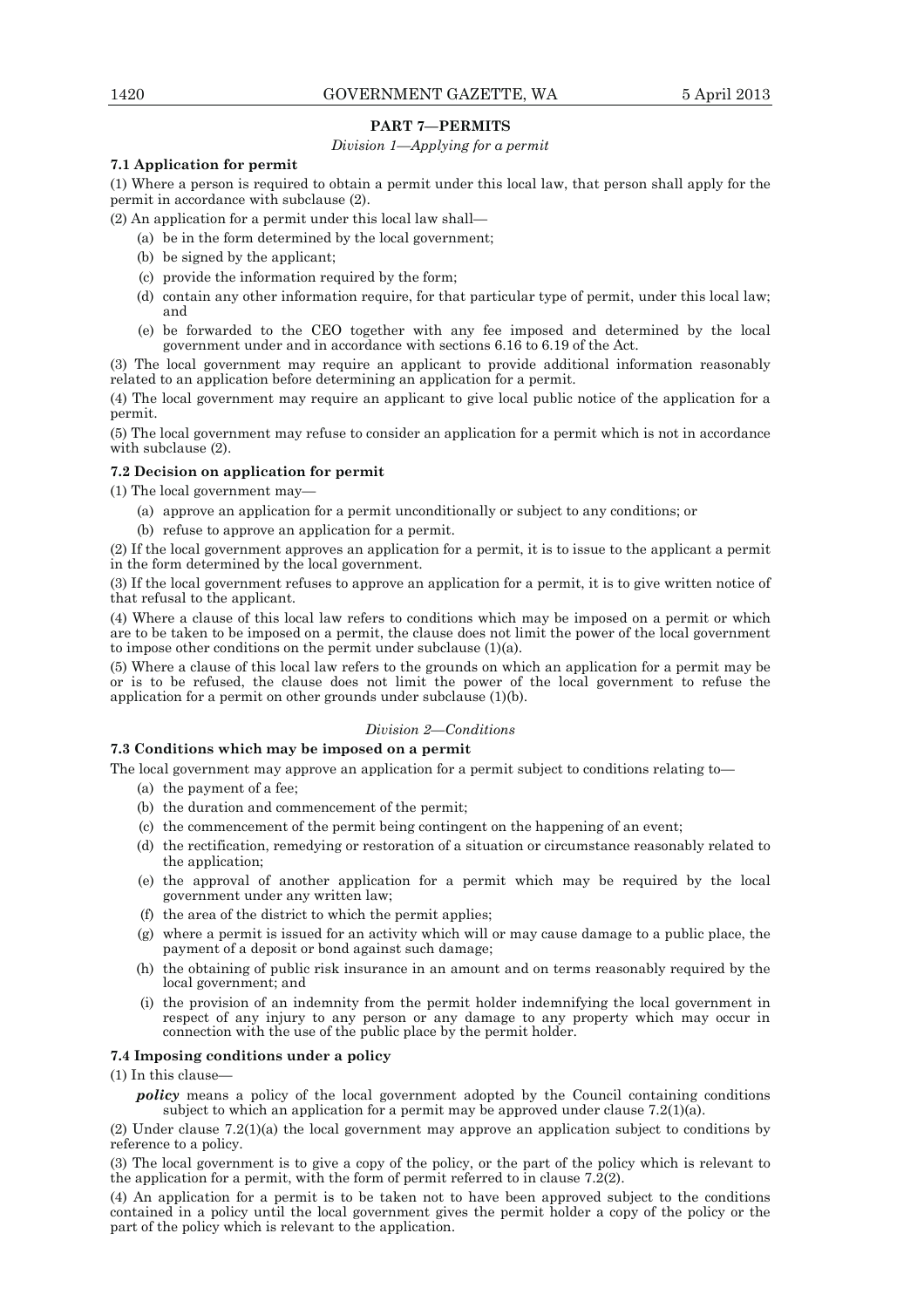(5) Sections 5.94 and 5.95 of the Act shall apply to a policy and for that purpose a policy is to be taken to be information within section  $5.94(u)(i)$  of the Act.

### **7.5 Compliance with and variation of conditions**

(1) Where an application for a permit has been approved subject to conditions, or where a permit is to be taken to be subject to conditions under this local law, the permit holder shall comply with each of those conditions.

(2) The local government may vary the conditions of a permit, and the permit holder shall comply with those conditions as varied.

*Division 3—General* 

# **7.6 Duration of permit**

A permit is valid for one year from the date on which it is issued, unless it is—

- (a) otherwise stated in this local law or in the permit; or
- (b) cancelled under clause 7.10.

### **7.7 Renewal of permit**

(1) A permit holder may apply to the local government in writing prior to expiry of a permit for the renewal of the permit.

(2) The provisions of—

(a) this Part; and

(b) any other provision of this local law relevant to the permit which is to be renewed,

shall apply, with appropriate modifications, to an application for the renewal of a permit.

## **7.8 Transfer of permit**

(1) An application for the transfer of a valid permit is to—

- (a) be made in writing;
- (b) be signed by the permit holder and the proposed transferee of the permit;
- (c) provide such information as the local government may require to enable the application to be determined; and
- (d) be forwarded to the CEO together with any fee imposed and determined by the local government under and in accordance with sections 6.16 to 6.19 of the Act.

(2) The local government may approve an application for the transfer of a permit, refuse to approve it or approve it subject to any conditions.

(3) Where the local government approves an application for the transfer of a permit, the transfer may be effected by—

- (a) an endorsement on the permit signed by the CEO; or
- (b) issuing to the transferee a permit in the form determined by the local government.

(4) Where the local government approves an application for the transfer of a permit, it is not required to refund any part of any fee paid by the former permit holder.

### **7.9 Production of permit**

A permit holder is to produce to an authorized person her or his permit immediately upon being required to do so by that authorized person.

### **7.10 Cancellation of permit**

(1) Subject to clause 8.1, a permit may be cancelled by the local government if the permit holder has not complied with a—

(i) condition of the permit; or

(ii) provision of any written law which may relate to the activity regulated by the permit.

(2) On the cancellation of a permit the permit holder—

- (a) shall return the permit as soon as practicable to the local government; and
- (b) is to be taken to have forfeited any fees paid in respect of the permit.

## **PART 8—OBJECTIONS AND REVIEW**

## **8.1 Objections and review**

When the local government makes a decision—

- (a) under clause 7.2(1); or
- (b) as to whether it will renew, vary, or cancel a permit,

the provisions of Division 1 of Part 9 of the Act and regulation 33 of the Regulations apply to that decision.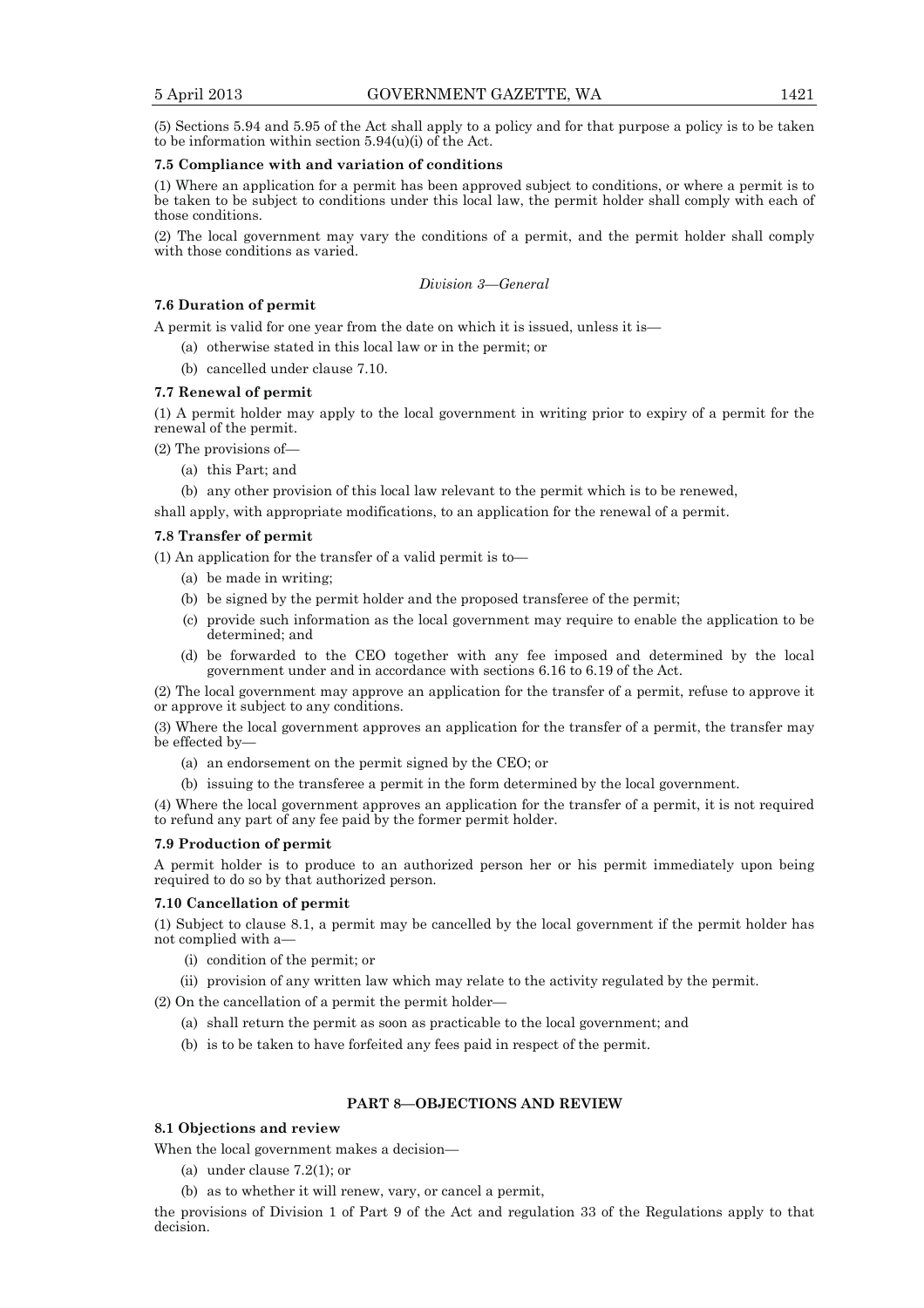### **PART 9—MISCELLANEOUS NOTICES**

#### **9.1 Notice to redirect or repair sprinkler**

Where a lawn or a garden is being watered with a sprinkler which is on the lawn or the garden, in a manner which causes or may cause an inconvenience or obstruction to any person using a thoroughfare, the local government may give a notice to the owner or the occupier of the land abutting on the lawn or the garden, requiring the owner or the occupier or both to move or alter the direction of the sprinkler or other watering equipment.

#### **9.2 Hazardous plants**

(1) Where a plant in a garden creates or may create a hazard for any person using a thoroughfare, the local government may give a notice to the owner or the occupier of the land abutting on the garden to remove, cut, move or otherwise deal with that plant so as to remove the hazard.

(2) Subclause (1) does not apply where the plant was planted by the local government.

#### **9.3 Notice to repair damage to thoroughfare**

Where any portion of a thoroughfare has been damaged, the local government may by notice to the person who caused the damage order the person to repair or replace that portion of the thoroughfare to the satisfaction of the local government.

#### **9.4 Notice to remove thing unlawfully placed on thoroughfare**

Where any thing is placed on a thoroughfare in contravention of this local law, the local government may by notice in writing to the owner or the occupier of the property which abuts on that portion of the thoroughfare where the thing has been placed, or such other person who may be responsible for the thing being so placed, require the relevant person to remove the thing.

# **PART 10—ENFORCEMENT**

#### *Division 1—Notices given under this local law*

### **10.1 Offence to fail to comply with notice**

Whenever the local government gives a notice under this local law requiring a person to do any thing, if the person fails to comply with the notice, the person commits an offence.

#### **10.2 Local government may undertake requirements of notice**

Where a person fails to comply with a notice referred to in clause 10.1, the local government may do the thing specified in the notice and recover from that person, as a debt, the costs incurred in so doing.

### *Division 2—Offences and penalties*

### Subdivision 1—General

#### **10.3 Offences**

(1) Any person who fails to do anything required or directed to be done under this local law, or who does anything which under this local law that person is prohibited from doing, commits an offence.

(2) Any person who commits an offence under this local law is liable, upon conviction, to a penalty not exceeding \$5,000, and if the offence is of a continuing nature, to an additional penalty not exceeding \$500 for each day or part of a day during which the offence has continued.

Subdivision 2—Infringement notices and modified penalties

#### **10.4 Prescribed offences**

(1) An offence against a clause specified in Schedule 1 is a prescribed offence for the purposes of section 9.16(1) of the Act.

(2) The amount of the modified penalty for a prescribed offence is that specified adjacent to the clause in Schedule 1.

(3) For the purpose of guidance only, before giving an infringement notice to a person in respect of the commission of a prescribed offence, an authorized person should be satisfied that—

- (a) commission of the prescribed offence is a relatively minor matter; and
- (b) only straightforward issues of law and fact are involved in determining whether the prescribed offence was committed, and the facts in issue are readily ascertainable.

#### **10.5 Forms**

Unless otherwise specified, for the purposes of this local law—

- (a) where a vehicle is involved in the commission of an offence, the form of the notice referred to in section 9.13 of the Act is that of Form 1 in Schedule 1 of the Regulations;
- (b) the form of the infringement notice given under section 9.16 of the Act is that of Form 2 in Schedule 1 of the Regulations; and
- (c) the form of the notice referred to in section 9.20 of the Act is that of Form 3 in Schedule 1 of the Regulations.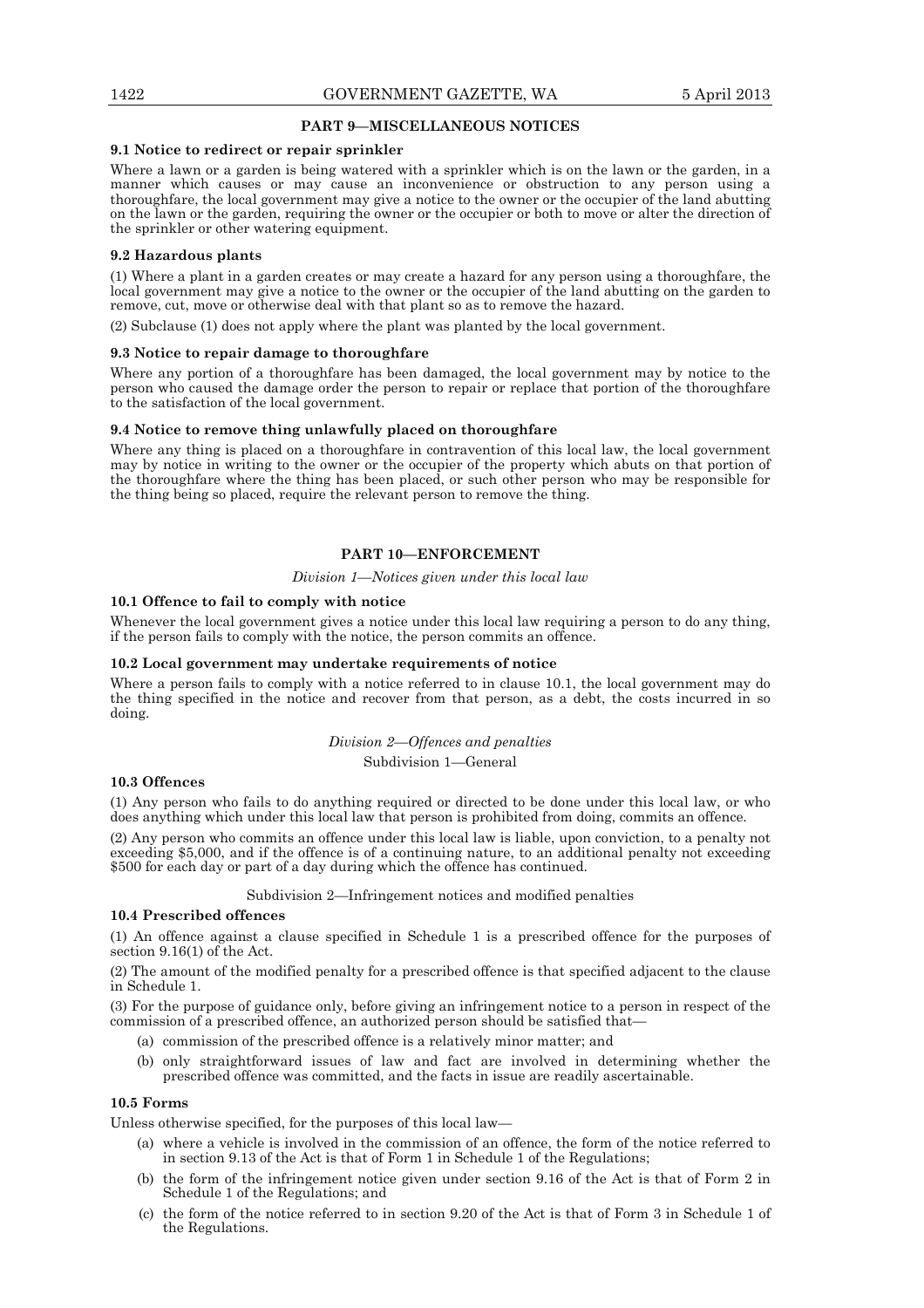# **SCHEDULE 1—PRESCRIBED OFFENCES**

# (Clause 10.4)

| Clause       | Description                                                                                              | Modified<br>Penalty \$ |
|--------------|----------------------------------------------------------------------------------------------------------|------------------------|
| 2.1(a)       | Plant any plant (except grasses or a similar plant) within 6m of an<br>intersection                      | 125                    |
| 2.1(b)       | Damaging lawn or garden                                                                                  | 125                    |
| 2.1(c)       | Plant (except grass) on thoroughfare within 2m of carriageway                                            | 125                    |
| 2.1(d)       | Placing hazardous substance on footpath                                                                  | 125                    |
| 2.1(e)       | Damaging or interfering with signpost or structure on thoroughfare                                       | 350                    |
| 2.1(f)       | Playing games so as to impede vehicles or persons on thoroughfare                                        | 125                    |
| 2.1(g)       | Riding of bicycle, skateboard or similar device on mall or verandah of<br>shopping centre                | 125                    |
| 2.2(1)(a)    | Digging a trench through a kerb or footpath without a permit                                             | 125                    |
| 2.2(1)(b)    | Throwing or placing anything on a verge without a permit                                                 | 125                    |
| 2.2(1)(c)    | Causing obstruction to vehicle or person on thoroughfare without a<br>permit                             | $125\,$                |
| 2.2(1)(d)    | Causing obstruction to water channel on thoroughfare without a<br>permit                                 | 250                    |
| 2.2(1)(e)    | Placing or draining offensive fluid on thoroughfare without a permit                                     | 250                    |
| 2.2(1)(g)    | Lighting a fire on a thoroughfare without a permit                                                       | 350                    |
| $2.2(1)$ (h) | Felling tree onto thoroughfare without a permit                                                          | 125                    |
| 2.2(1)(i)    | Installing pipes or stone on thoroughfare without a permit                                               | 125                    |
| 2.2(1)(j)    | Installing a hoist or other thing on a structure or land for use over a<br>thoroughfare without a permit | 350                    |
| 2.2(1)(k)    | Creating a nuisance on a thoroughfare without a permit                                                   | 125                    |
| 2.2(1)(1)    | Placing a bulk rubbish container on a thoroughfare without a permit                                      | 125                    |
| 2.2(1)(m)    | Interfering with anything on a thoroughfare without a permit                                             | 125                    |
| 2.3(1)       | Consumption or possession of liquor on thoroughfare                                                      | 125                    |
| 2.4(1)       | Failure to obtain permit for temporary crossing                                                          | 250                    |
| 2.5(2)       | Failure to comply with notice to remove crossing and reinstate kerb                                      | 350                    |
| 2.9(1)       | Installation of verge treatment other than permissible verge<br>treatment                                | 250                    |
| 2.10         | Failure to maintain permissible verge treatment or placement of<br>obstruction on verge                  | 125                    |
| 2.11         | Failure to comply with notice to rectify default                                                         | 125                    |
| 2.17(2)      | Failure to comply with sign on public place                                                              | 125                    |
| 2.19(1)      | Driving or taking a vehicle on a closed thoroughfare                                                     | 350                    |
| 3.2(1)       | Placing advertising sign or affixing any advertisement on a<br>thoroughfare without a permit             | 125                    |
| 3.2(3)       | Erecting or placing of advertising sign in a prohibited area                                             | 125                    |
| 4.1(1)       | Animal or vehicle obstructing a public place or local government<br>property                             | 125                    |
| 4.2(2)(a)    | Animal on thoroughfare when not led, ridden or driven                                                    | 125                    |
| 4.2(2)(b)    | Animal on public place with infectious disease                                                           | 125                    |
| 4.2(2)(c)    | Training or racing animal on thoroughfare in built-up area                                               | 125                    |
| 4.2(3)       | Horse led, ridden or driven on thoroughfare in built-up area                                             | 125                    |
| 4.5          | Person leaving shopping trolley in public place other than trolley bay                                   | 125                    |
| 4.6(2)       | Failure to remove shopping trolley upon being advised of location                                        | 125                    |
| 5.6(1)       | Driving a vehicle on other than the carriageway of a flora road                                          | 250                    |
| 5.9          | Planting in thoroughfare without a permit                                                                | 250                    |
| 5.11         | Failure to obtain permit to clear a thorough fare                                                        | 500                    |
| 5.13         | Burning of thoroughfare without a permit                                                                 | 500                    |
| 5.17         | Construction of firebreak on thoroughfare without a permit                                               | 500                    |
| 5.19         | Commercial harvesting of native flora on thoroughfare                                                    | 500                    |
| 5.20(1)      | Collecting seed from native flora on thoroughfare without a permit                                       | 350                    |
| 6.2(1)       | Conducting of stall in public place without a permit                                                     | 350                    |
| 6.3(1)       | Trading without a permit                                                                                 | 350                    |